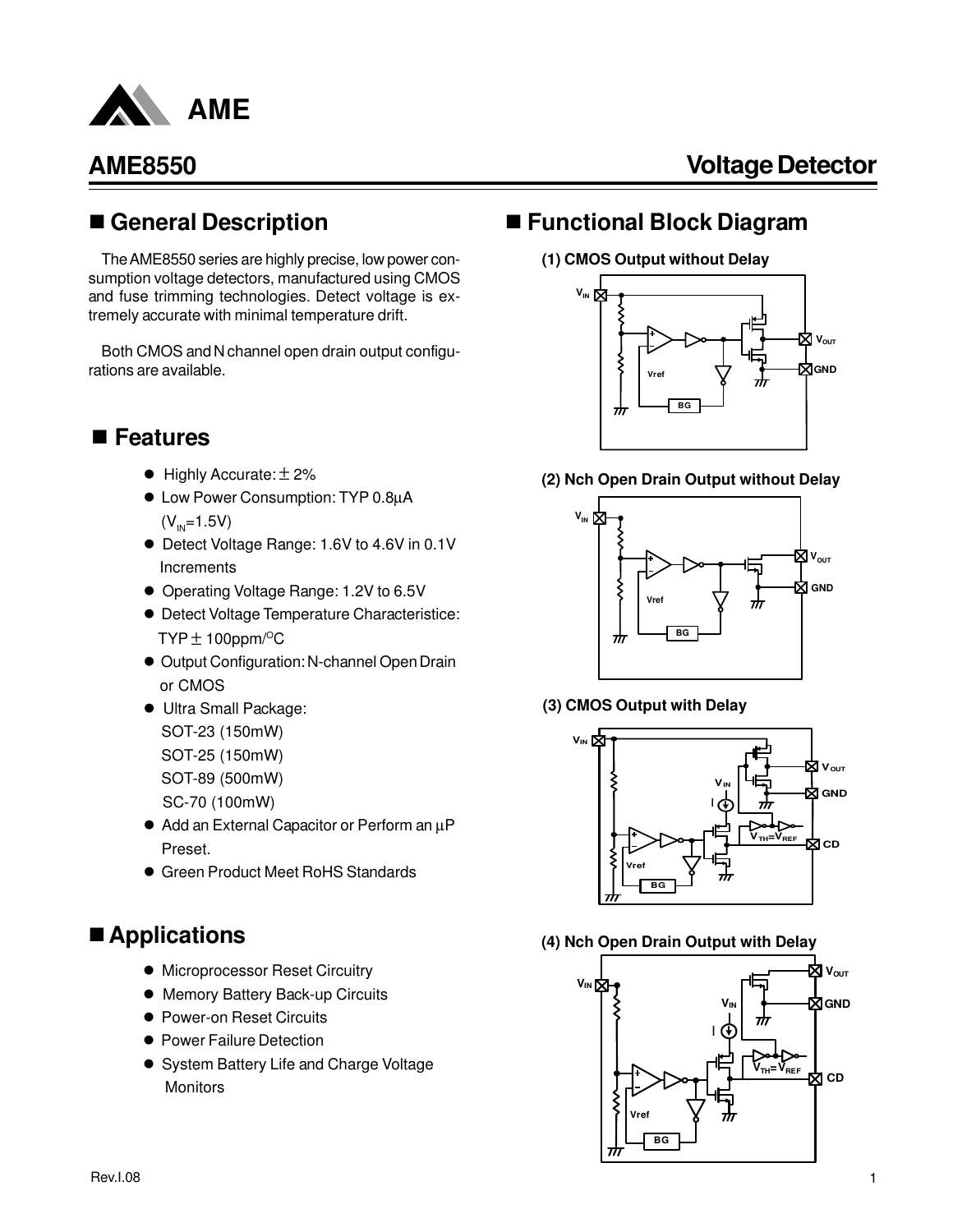

## ■ Pin Configuration

 $\bullet$  **Without Delay Time** 



**SOT-25 Top View**



## **AME8550AEETXXXX** 1. OUT 2. GND 3. IN **\* Die Attach: Non-Conductive Epoxy AME8550CEEVXXXX** 1. OUT 2. IN

3. GND 4. NC 5. NC

**\* Die Attach:**

 **Non-Conductive Epoxy**



## **AME8550AEFTXXXX**

- 1. OUT
- 2. IN(TAB)
- 3. GND
- **\* Die Attach:**
- **Non-Conductive Epoxy**

**SC-70-4 Top View**

| 4              | 3 |
|----------------|---|
| <b>AME8550</b> |   |
|                | 2 |

### **AME8550AEIUXXXX**

- 1. OUT
- 2. IN
- 3. NC
- 4. GND
- **\* Die Attach:**
- **Non-Conductive Epoxy**

### l **With Delay Time**



| <b>SOT-25</b><br><b>Top View</b> |                             |
|----------------------------------|-----------------------------|
| AME8550AEEVXXXX                  | AME8550BEEVXXXX             |
| 5<br>4<br>1. OUT                 | 1. OUT                      |
| 2. IN                            | 2. IN                       |
| 3. GND<br><b>AME8550</b>         | 3. GND                      |
| 4. CD                            | 4. NC                       |
| 5. NC                            | 5. CD                       |
| * Die Attach:<br>3<br>2          | * Die Attach:               |
| <b>Non-Conductive Epoxy</b>      | <b>Non-Conductive Epoxy</b> |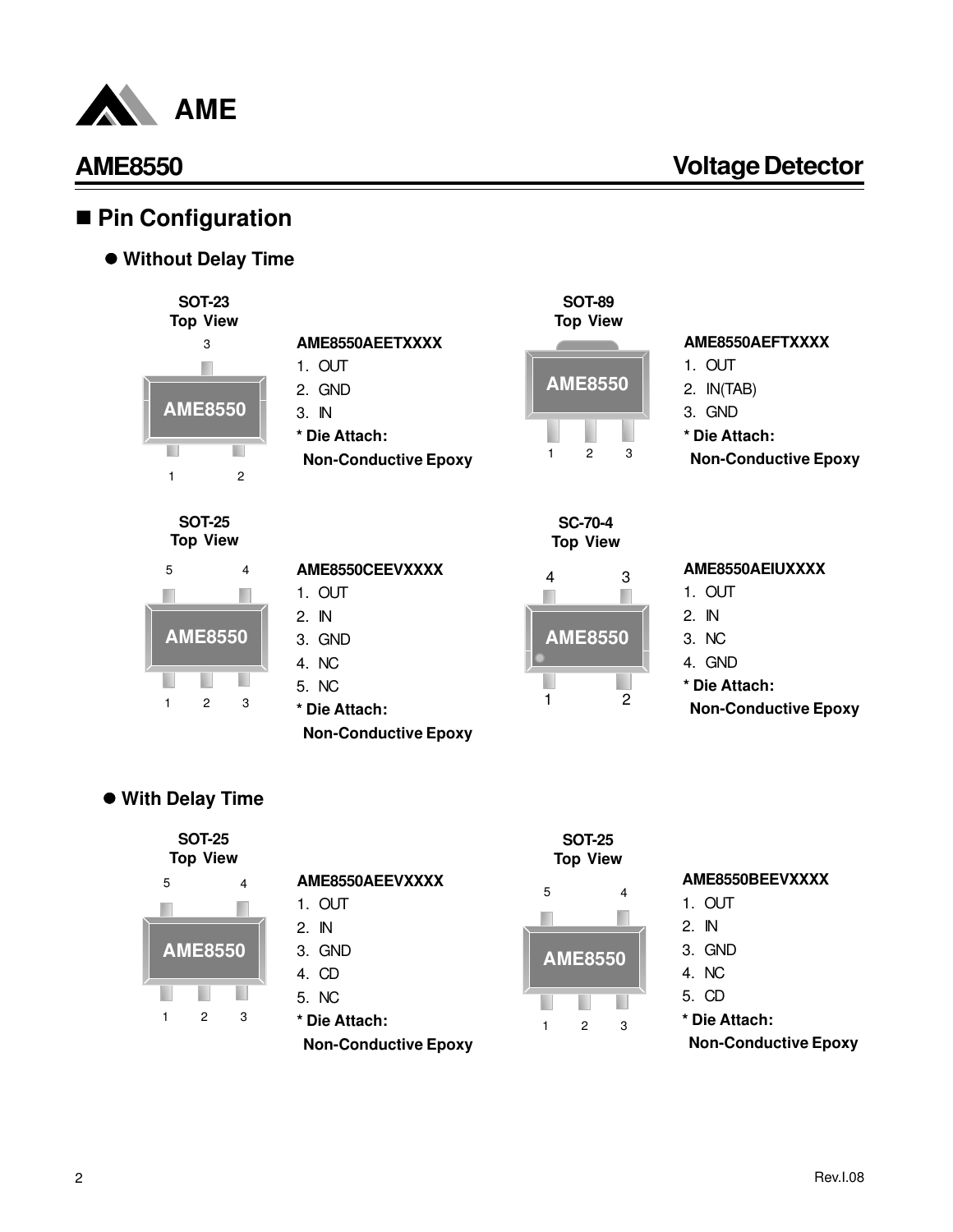

## ■ Ordering Information

 $\bullet$  **Without Delay Time** 



|                                              | Pin<br>Configuration                                                    | <b>Operating</b><br><b>Ambient</b><br><b>Temperature</b><br>Range | Package<br>Type                           | <b>Number</b><br>of<br><b>Pins</b> | <b>Output Options</b>                                             | <b>Detect</b><br>Voltage                                                                                                                  | <b>Special</b><br><b>Feature</b> |
|----------------------------------------------|-------------------------------------------------------------------------|-------------------------------------------------------------------|-------------------------------------------|------------------------------------|-------------------------------------------------------------------|-------------------------------------------------------------------------------------------------------------------------------------------|----------------------------------|
| A<br>A<br>(SOT-89) 2. IN<br>A<br>$(SC-70-4)$ | 1. OUT<br>(SOT-23) 2. GND<br>3. IN<br>1. OUT<br>3. GND<br>1.OUT<br>2.IN | E -40 <sup>o</sup> C to +85 <sup>o</sup> C                        | <b>E:SOT-2X</b><br>F:SOT-89<br>$l: SC-70$ | T: 3<br>V: 5<br>U: 4               | A: CMOS output<br>without delay<br>B: Open-Drain<br>without delay | 180 V=1.8V<br>190 V=1.9V<br>200: V=2.0V<br>210 V=2.1V<br>220 V=2.2V<br>230 V=2.3V<br>240 V=2.4V<br>250 V=2.5V<br>260 V=2.6V<br>270 V=2.7V | Z: Lead free                     |
| C<br>$(SOT-25)$                              | 3.NC<br>4GND<br>1. OUT<br>2. IN<br>3. GND<br>4. NC<br>5. NC             |                                                                   |                                           |                                    |                                                                   | 280 V=2.8V<br>290 V=2.9V<br>300 V=3.0V<br>330 V=3.3V<br>340 V=3.4V<br>360 V=3.6V<br>390 V=3.9V<br>420 V=4.2V<br>440 V=4.4V<br>460 V=4.6V  |                                  |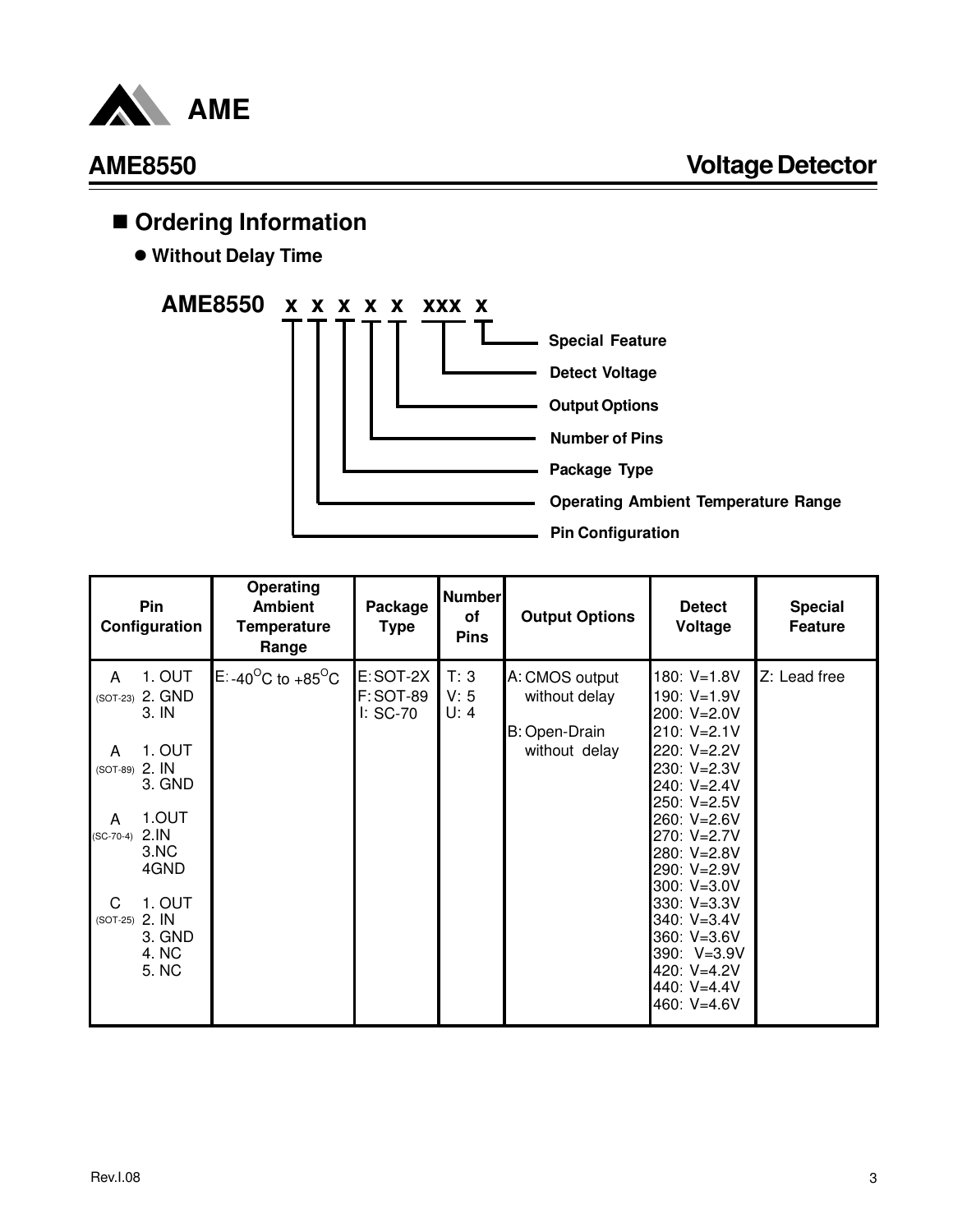

## ■ Ordering Information

 $\bullet$  **With Delay Time** 



| Pin<br>Configuration                   |                                                                                   | <b>Operating</b><br><b>Ambient</b><br><b>Temperature</b><br>Range | Package<br>Type        | Number<br>of<br><b>Pins</b> | <b>Output Options</b>                                                 | <b>Detect</b><br>Voltage                                                                                                                                                                                                                                                              | <b>Special</b><br><b>Feature</b> |
|----------------------------------------|-----------------------------------------------------------------------------------|-------------------------------------------------------------------|------------------------|-----------------------------|-----------------------------------------------------------------------|---------------------------------------------------------------------------------------------------------------------------------------------------------------------------------------------------------------------------------------------------------------------------------------|----------------------------------|
| A<br>(SOT-25) 2. IN<br>B<br>$(SOT-25)$ | 1. OUT<br>3. GND<br>4. CD<br>5. NC<br>1. OUT<br>2. IN<br>3. GND<br>4. NC<br>5. CD | E: -40 <sup>o</sup> C to +85 <sup>o</sup> C                       | E:SOT-2X<br>$I: SC-70$ | V: 5                        | C: CMOS output<br>with delay<br>D: Open-Drain<br>output<br>with delay | 180 V=1.8V<br>190: V=1.9V<br>200: V=2.0V<br>210: V=2.1V<br>220: V=2.2V<br>230 V=2.3V<br>240: V=2.4V<br>$250: V=2.5V$<br>260 V=2.6V<br>270: V=2.7V<br>280 V=2.8V<br>290: V=2.9V<br>300: V=3.0V<br>340: V=3.4V<br>360: V=3.6V<br>370: V=3.7V<br>420 V=4.2V<br>440 V=4.4V<br>460: V=4.6V | Z: Lead free                     |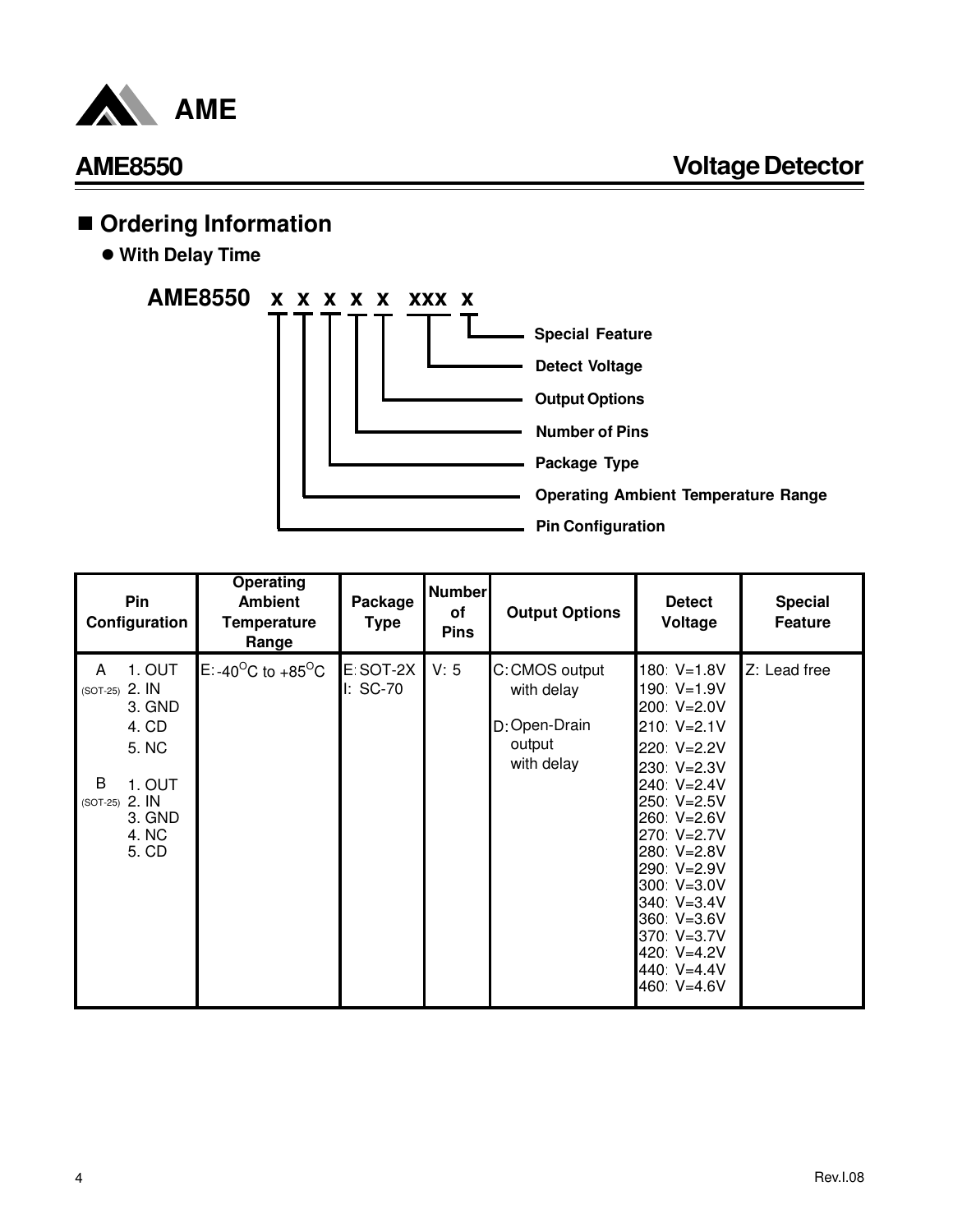

# n **Pin Description**

| <b>Pin Name</b> | <b>Pin Description</b>                                      |  |  |  |  |
|-----------------|-------------------------------------------------------------|--|--|--|--|
| IN              | Supply Voltage Input                                        |  |  |  |  |
| <b>GND</b>      | Ground                                                      |  |  |  |  |
| OUT             | Output                                                      |  |  |  |  |
| <b>NC</b>       | No Connection                                               |  |  |  |  |
| CD              | Connect an external capacitor when delay function is needed |  |  |  |  |

 $\overline{\phantom{m}}$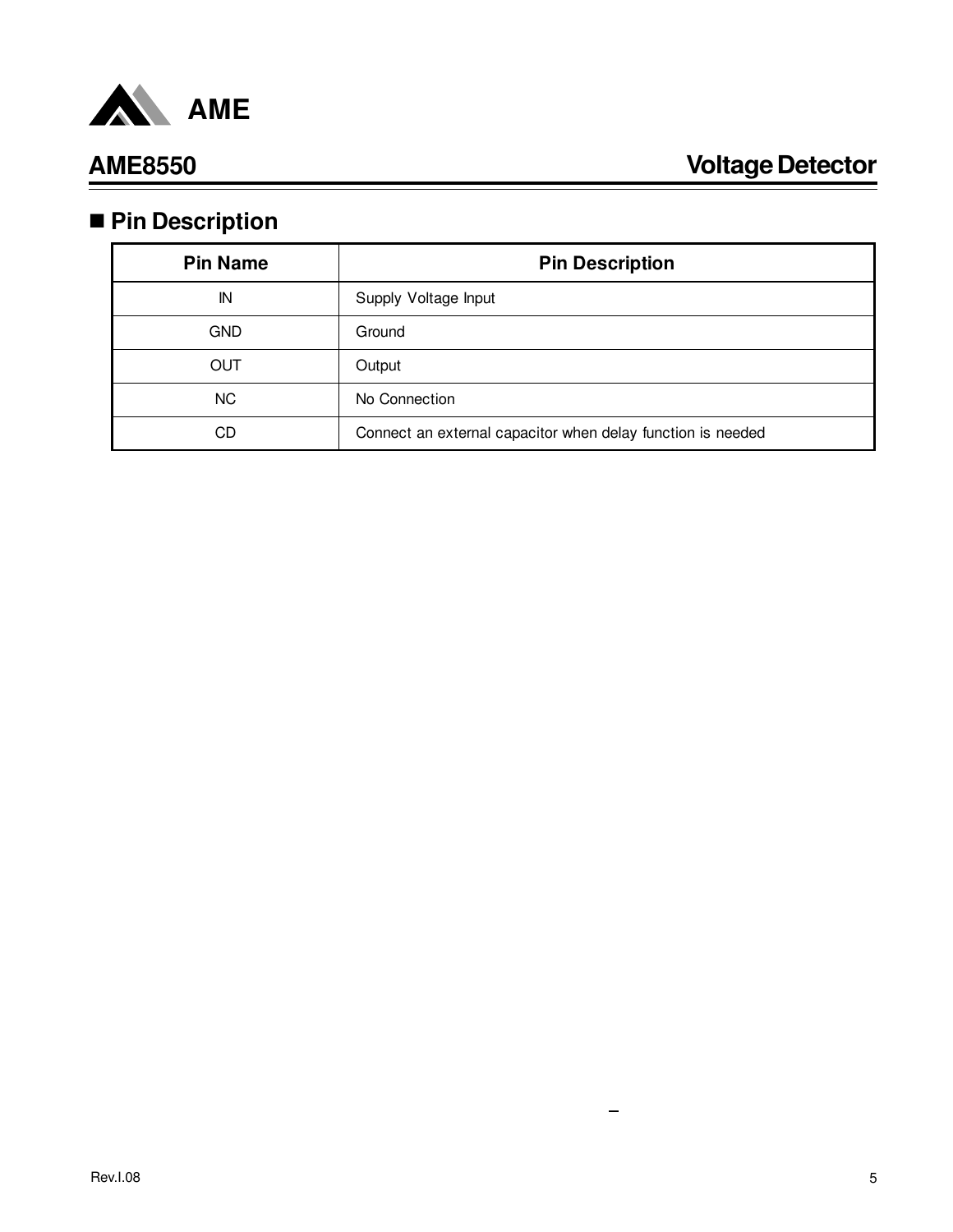

## $\blacksquare$  Ordering Information

| <b>Part Number</b> | <b>Marking</b>          | <b>Detect Voltage</b> | Package       | <b>Operating Ambient</b><br><b>Temperature Range</b> |
|--------------------|-------------------------|-----------------------|---------------|------------------------------------------------------|
| AME8550AEETA180Z   | <b>CMEww</b>            | 1.8V                  | <b>SOT-23</b> | -40 $^{\circ}$ C to +85 $^{\circ}$ C                 |
| AME8550AEEVC190Z   | <b>AXOww</b>            | 1.9V                  | <b>SOT-25</b> | -40 $^{\circ}$ C to +85 $^{\circ}$ C                 |
| AME8550AEEVD190Z   | <b>AZKww</b>            | 1.9V                  | <b>SOT-25</b> | -40 $^{\circ}$ C to +85 $^{\circ}$ C                 |
| AME8550BEEVC190Z   | <b>AXPww</b>            | 1.9V                  | <b>SOT-25</b> | -40 $^{\circ}$ C to +85 $^{\circ}$ C                 |
| AME8550BEEVD190Z   | <b>AZFww</b>            | 1.9V                  | SOT-25        | -40 $^{\circ}$ C to +85 $^{\circ}$ C                 |
| AME8550AEETB180Z   | <b>BZZww</b>            | 1.8V                  | SOT-23        | -40 $^{\circ}$ C to +85 $^{\circ}$ C                 |
| AME8550AEETB210Z   | <b>AXQww</b>            | 2.1V                  | <b>SOT-23</b> | -40 $^{\circ}$ C to +85 $^{\circ}$ C                 |
| AME8550AEFTB210Z   | A8550A<br><b>B210ww</b> | 2.1V                  | SOT-89        | -40 $^{\circ}$ C to +85 $^{\circ}$ C                 |
| AME8550BEEVC210Z   | <b>BCNww</b>            | 2.1V                  | SOT-25        | -40 $^{\circ}$ C to +85 $^{\circ}$ C                 |
| AME8550CEEVB210Z   | <b>AXRww</b>            | 2.1V                  | <b>SOT-25</b> | -40 $^{\circ}$ C to +85 $^{\circ}$ C                 |
| AME8550AEETA220Z   | <b>AWHww</b>            | 2.2V                  | SOT-23        | -40 $^{\circ}$ C to +85 $^{\circ}$ C                 |
| AME8550AEFTA220Z   | A8550A<br>A220ww        | 2.2V                  | SOT-89        | -40 $^{\circ}$ C to +85 $^{\circ}$ C                 |
| AME8550AEETB220Z   | AWUww                   | 2.2V                  | <b>SOT-23</b> | -40 $^{\circ}$ C to +85 $^{\circ}$ C                 |
| AME8550AEFTB220Z   | A8550A<br><b>B220ww</b> | 2.2V                  | SOT-89        | -40 $^{\circ}$ C to +85 $^{\circ}$ C                 |
| AME8550CEEVB220Z   | <b>AXSww</b>            | 2.2V                  | <b>SOT-25</b> | -40 $^{\circ}$ C to +85 $^{\circ}$ C                 |
| AME8550AEEVD230Z   | <b>AYTww</b>            | 2.3V                  | <b>SOT-25</b> | -40 $^{\circ}$ C to +85 $^{\circ}$ C                 |
| AME8550BEEVD230Z   | <b>AYUww</b>            | 2.3V                  | <b>SOT-25</b> | -40 $^{\circ}$ C to +85 $^{\circ}$ C                 |
| AME8550AEETA240Z   | <b>AXTww</b>            | 2.4V                  | <b>SOT-23</b> | -40 $^{\circ}$ C to +85 $^{\circ}$ C                 |
| AME8550AEFTA240Z   | A8550A<br>A240ww        | 2.4V                  | SOT-89        | -40 $^{\circ}$ C to +85 $^{\circ}$ C                 |
| AME8550CEEVA240Z   | <b>AXUww</b>            | 2.4V                  | <b>SOT-25</b> | -40 $^{\circ}$ C to +85 $^{\circ}$ C                 |
| AME8550AEETB240Z   | <b>AXVww</b>            | 2.4V                  | <b>SOT-23</b> | -40 $^{\circ}$ C to +85 $^{\circ}$ C                 |
| AME8550AEFTB240Z   | A8550A<br><b>B240ww</b> | 2.4V                  | SOT-89        | -40 $^{\circ}$ C to +85 $^{\circ}$ C                 |

Note: ww represents the date code / w represents date code ( A thru Z ) : 2 work weeks per character and please refer to Date Cole Rule on Package Dimension .

\* A line on top of the first letter represents lead free plating such as CMEww.

Please consult AME sales office or authorized Rep./Distributor for the availability of output voltage and package type.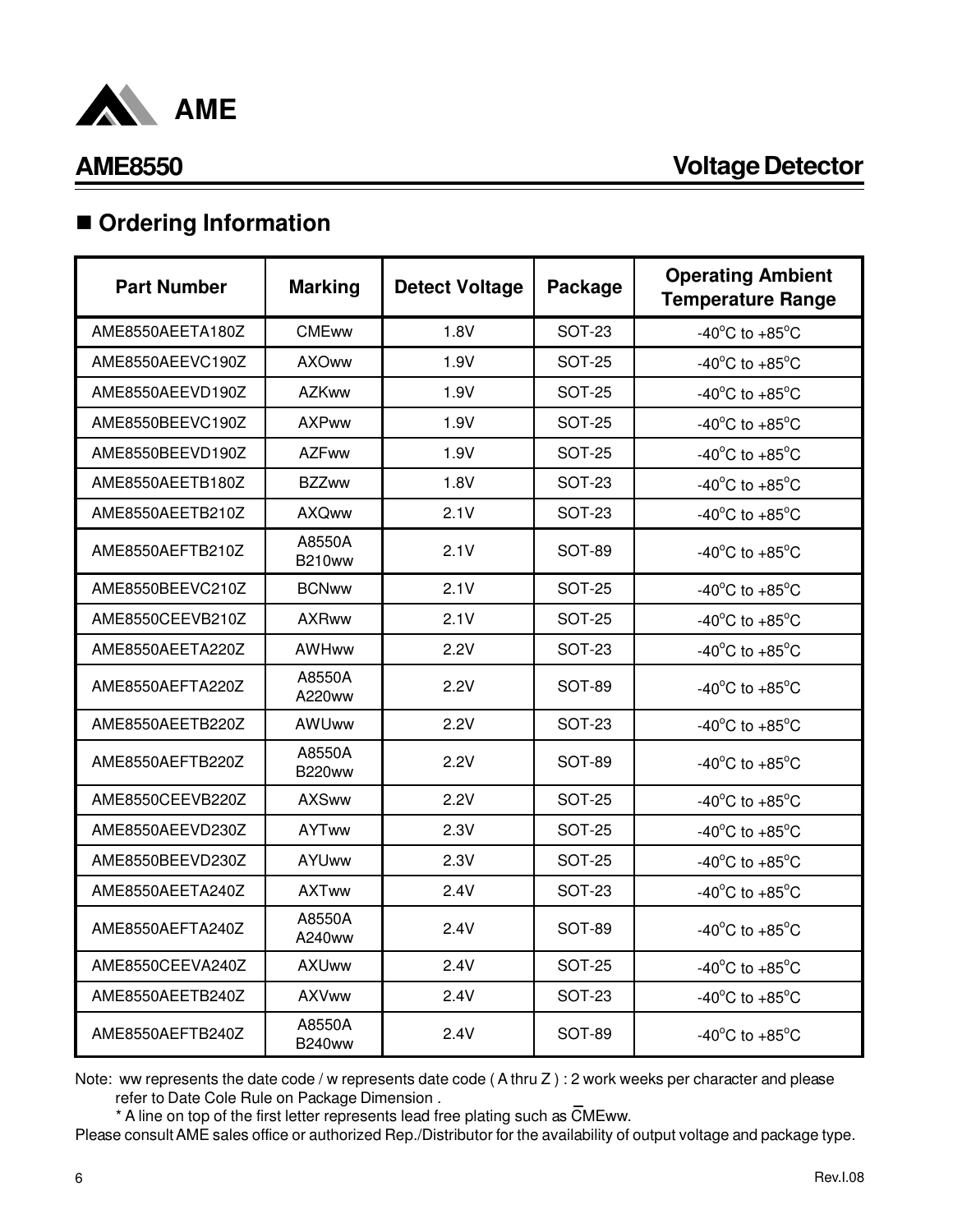

# ■ Ordering Information (Contd.)

| <b>Part Number</b> | <b>Marking</b>          | <b>Detect Voltage</b> | Package       | <b>Operating Ambient</b><br><b>Temperature Range</b> |
|--------------------|-------------------------|-----------------------|---------------|------------------------------------------------------|
| AME8550CEEVB240Z   | <b>AXWww</b>            | 2.4V                  | <b>SOT-25</b> | -40 $^{\circ}$ C to +85 $^{\circ}$ C                 |
| AME8550AEEVD240Z   | <b>AXXww</b>            | 2.4V                  | <b>SOT-25</b> | -40 $^{\circ}$ C to +85 $^{\circ}$ C                 |
| AME8550BEEVD240Z   | <b>AXYww</b>            | 2.4V                  | <b>SOT-25</b> | -40 $^{\circ}$ C to +85 $^{\circ}$ C                 |
| AME8550AEETB250Z   | <b>AXZww</b>            | 2.5V                  | <b>SOT-23</b> | -40 $^{\circ}$ C to +85 $^{\circ}$ C                 |
| AME8550AEFTB250Z   | A8550A<br><b>B250ww</b> | 2.5V                  | <b>SOT-89</b> | -40 $^{\circ}$ C to +85 $^{\circ}$ C                 |
| AME8550CEEVB250Z   | AYAww                   | 2.5V                  | <b>SOT-25</b> | -40 $^{\circ}$ C to +85 $^{\circ}$ C                 |
| AME8550AEEVD260Z   | <b>AYVww</b>            | 2.6V                  | <b>SOT-25</b> | -40 $^{\circ}$ C to +85 $^{\circ}$ C                 |
| AME8550BEEVD260Z   | <b>AYWww</b>            | 2.6V                  | <b>SOT-25</b> | -40 $^{\circ}$ C to +85 $^{\circ}$ C                 |
| AME8550AEETA270Z   | AWIww                   | 2.7V                  | <b>SOT-23</b> | -40 $^{\circ}$ C to +85 $^{\circ}$ C                 |
| AME8550AEFTA270Z   | A8550A<br>A270ww        | 2.7V                  | <b>SOT-89</b> | -40 $^{\circ}$ C to +85 $^{\circ}$ C                 |
| AME8550AEETB270Z   | AWVww                   | 2.7V                  | <b>SOT-23</b> | -40 $^{\circ}$ C to +85 $^{\circ}$ C                 |
| AME8550AEFTB270Z   | A8550A<br><b>B270ww</b> | 2.7V                  | <b>SOT-89</b> | -40 $^{\circ}$ C to +85 $^{\circ}$ C                 |
| AME8550CEEVB270Z   | <b>AYSww</b>            | 2.7V                  | <b>SOT-25</b> | -40 $^{\circ}$ C to +85 $^{\circ}$ C                 |
| AME8550AEEVD270Z   | AYXww                   | 2.7V                  | <b>SOT-25</b> | -40 $^{\circ}$ C to +85 $^{\circ}$ C                 |
| AME8550BEEVD270Z   | <b>AYYww</b>            | 2.7V                  | <b>SOT-25</b> | -40 $^{\circ}$ C to +85 $^{\circ}$ C                 |
| AME8550BEEVC270Z   | <b>BLRww</b>            | 2.7V                  | <b>SOT-25</b> | -40 $^{\circ}$ C to +85 $^{\circ}$ C                 |
| AME8550AEETB280Z   | <b>AYBww</b>            | 2.8V                  | SOT-23        | -40 $^{\circ}$ C to +85 $^{\circ}$ C                 |
| AME8550AEFTB280Z   | A8550A<br><b>B280ww</b> | 2.8V                  | SOT-89        | -40 $^{\circ}$ C to +85 $^{\circ}$ C                 |
| AME8550CEEVB280Z   | <b>AYCww</b>            | 2.8V                  | <b>SOT-25</b> | -40 $^{\circ}$ C to +85 $^{\circ}$ C                 |
| AME8550AEEVC290Z   | <b>AYDww</b>            | 2.9V                  | <b>SOT-25</b> | -40 $^{\circ}$ C to +85 $^{\circ}$ C                 |
| AME8550BEEVC290Z   | <b>AYEww</b>            | 2.9V                  | <b>SOT-25</b> | -40 $^{\circ}$ C to +85 $^{\circ}$ C                 |
| AME8550AEETA300Z   | <b>AYFww</b>            | 3.0V                  | <b>SOT-23</b> | -40 $^{\circ}$ C to +85 $^{\circ}$ C                 |
| AME8550AEFTA300Z   | A8550A<br>A300ww        | 3.0V                  | <b>SOT-89</b> | -40 $^{\circ}$ C to +85 $^{\circ}$ C                 |
| AME8550CEEVA300Z   | <b>AYGww</b>            | 3.0V                  | <b>SOT-25</b> | -40 $^{\circ}$ C to +85 $^{\circ}$ C                 |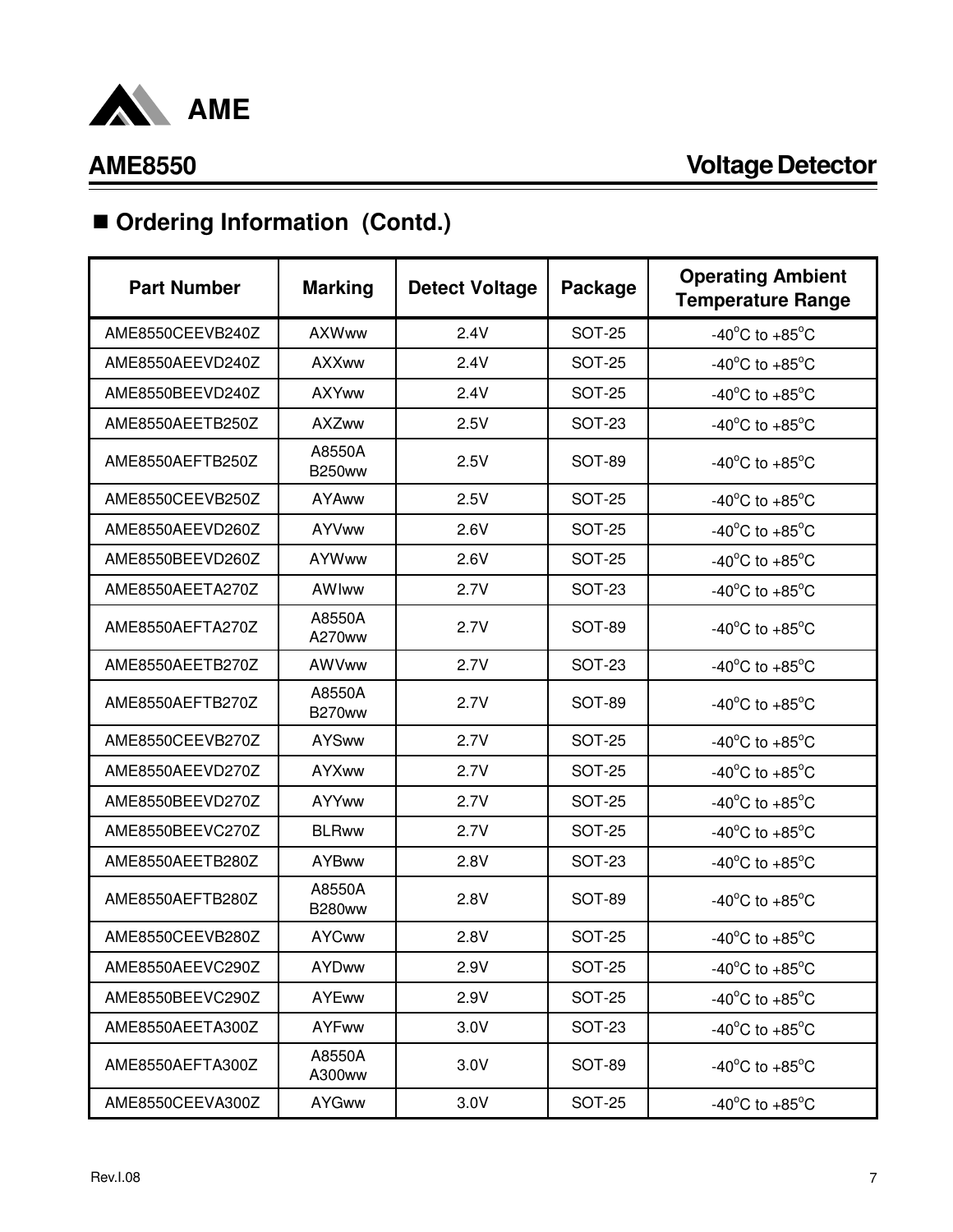

# ■ Ordering Information (Contd.)

| <b>Part Number</b> | <b>Marking</b>          | <b>Detect Voltage</b> | Package       | <b>Operating Ambient</b><br><b>Temperature Range</b> |
|--------------------|-------------------------|-----------------------|---------------|------------------------------------------------------|
| AME8550AEETB340Z   | <b>AYHww</b>            | 3.4V                  | <b>SOT-23</b> | -40 $^{\circ}$ C to +85 $^{\circ}$ C                 |
| AME8550AEFTB340Z   | A8550A<br><b>B340ww</b> | 3.4V                  | <b>SOT-89</b> | -40 $^{\circ}$ C to +85 $^{\circ}$ C                 |
| AME8550CEEVB340Z   | <b>AYIww</b>            | 3.4V                  | <b>SOT-25</b> | -40 $^{\circ}$ C to +85 $^{\circ}$ C                 |
| AME8550AEEVD360Z   | <b>AYJww</b>            | 3.6V                  | <b>SOT-25</b> | -40 $^{\circ}$ C to +85 $^{\circ}$ C                 |
| AME8550BEEVD360Z   | <b>AYKww</b>            | 3.6V                  | <b>SOT-25</b> | -40 $^{\circ}$ C to +85 $^{\circ}$ C                 |
| AME8550AEIUA390Z   | <b>BLMw</b>             | 3.9V                  | SC-70-4       | -40 $^{\circ}$ C to +85 $^{\circ}$ C                 |
| AME8550BEEVD420Z   | <b>AZXww</b>            | 4.2V                  | <b>SOT-25</b> | -40 $^{\circ}$ C to +85 $^{\circ}$ C                 |
| AME8550AEFTB440Z   | A8550A<br><b>B440ww</b> | 4.4V                  | SOT-89        | -40 $^{\circ}$ C to +85 $^{\circ}$ C                 |
| AME8550AEETB440Z   | AYLww                   | 4.4V                  | <b>SOT-23</b> | -40 $^{\circ}$ C to +85 $^{\circ}$ C                 |
| AME8550CEEVB440Z   | <b>AYMww</b>            | 4.4V                  | <b>SOT-25</b> | -40 $^{\circ}$ C to +85 $^{\circ}$ C                 |
| AME8550AEEVC460Z   | <b>AYNww</b>            | 4.6V                  | <b>SOT-25</b> | -40 $^{\circ}$ C to +85 $^{\circ}$ C                 |
| AME8550BEEVC460Z   | <b>AYOww</b>            | 4.6V                  | <b>SOT-25</b> | -40 $^{\circ}$ C to +85 $^{\circ}$ C                 |
| AME8550CEEVB300Z   | <b>BEAww</b>            | 3.0V                  | <b>SOT-25</b> | -40 $^{\circ}$ C to +85 $^{\circ}$ C                 |
| AME8550AEETA390Z   | <b>BDKww</b>            | 3.9V                  | <b>SOT-23</b> | -40 $^{\circ}$ C to +85 $^{\circ}$ C                 |
| AME8550AEETA340Z   | <b>BIZww</b>            | 3.4V                  | <b>SOT-23</b> | -40 $^{\circ}$ C to +85 $^{\circ}$ C                 |
| AME8550BEEVC240Z   | <b>BDHww</b>            | 2.4V                  | <b>SOT-25</b> | -40 $^{\circ}$ C to +85 $^{\circ}$ C                 |
| AME8550CEEVB270Z   | <b>AYSww</b>            | 2.7V                  | <b>SOT-25</b> | -40 $^{\circ}$ C to +85 $^{\circ}$ C                 |
| AME8550BEEVD280Z   | <b>BKOww</b>            | 2.8V                  | <b>SOT-25</b> | -40 $^{\circ}$ C to +85 $^{\circ}$ C                 |
| AME8550CEEVA270Z   | <b>BKUww</b>            | 2.7V                  | <b>SOT-25</b> | -40 $^{\circ}$ C to +85 $^{\circ}$ C                 |
| AME8550BEEVD370Z   | <b>BTTww</b>            | 3.7V                  | <b>SOT-25</b> | -40 $^{\circ}$ C to +85 $^{\circ}$ C                 |
| AME8550AEIUA270Z   | <b>BVMw</b>             | 2.7V                  | SC-70-4       | -40 $^{\circ}$ C to +85 $^{\circ}$ C                 |
| AME8550AEETB330Z   | <b>BDMww</b>            | 3.3V                  | <b>SOT-23</b> | -40 $^{\circ}$ C to +85 $^{\circ}$ C                 |
| AME8550AEETA330Z   | CAAww                   | 3.3V                  | <b>SOT-23</b> | -40 $^{\circ}$ C to +85 $^{\circ}$ C                 |
| AME8550BEEVD250Z   | <b>CCXww</b>            | 2.5V                  | <b>SOT-25</b> | -40 $^{\circ}$ C to +85 $^{\circ}$ C                 |
| AME8550AEIUB200Z   | <b>CCYw</b>             | 2.0V                  | SC-70-4       | -40 $^{\circ}$ C to +85 $^{\circ}$ C                 |
| AME8550AEIUB260Z   | CCZw                    | 2.6V                  | SC-70-4       | -40 $^{\circ}$ C to +85 $^{\circ}$ C                 |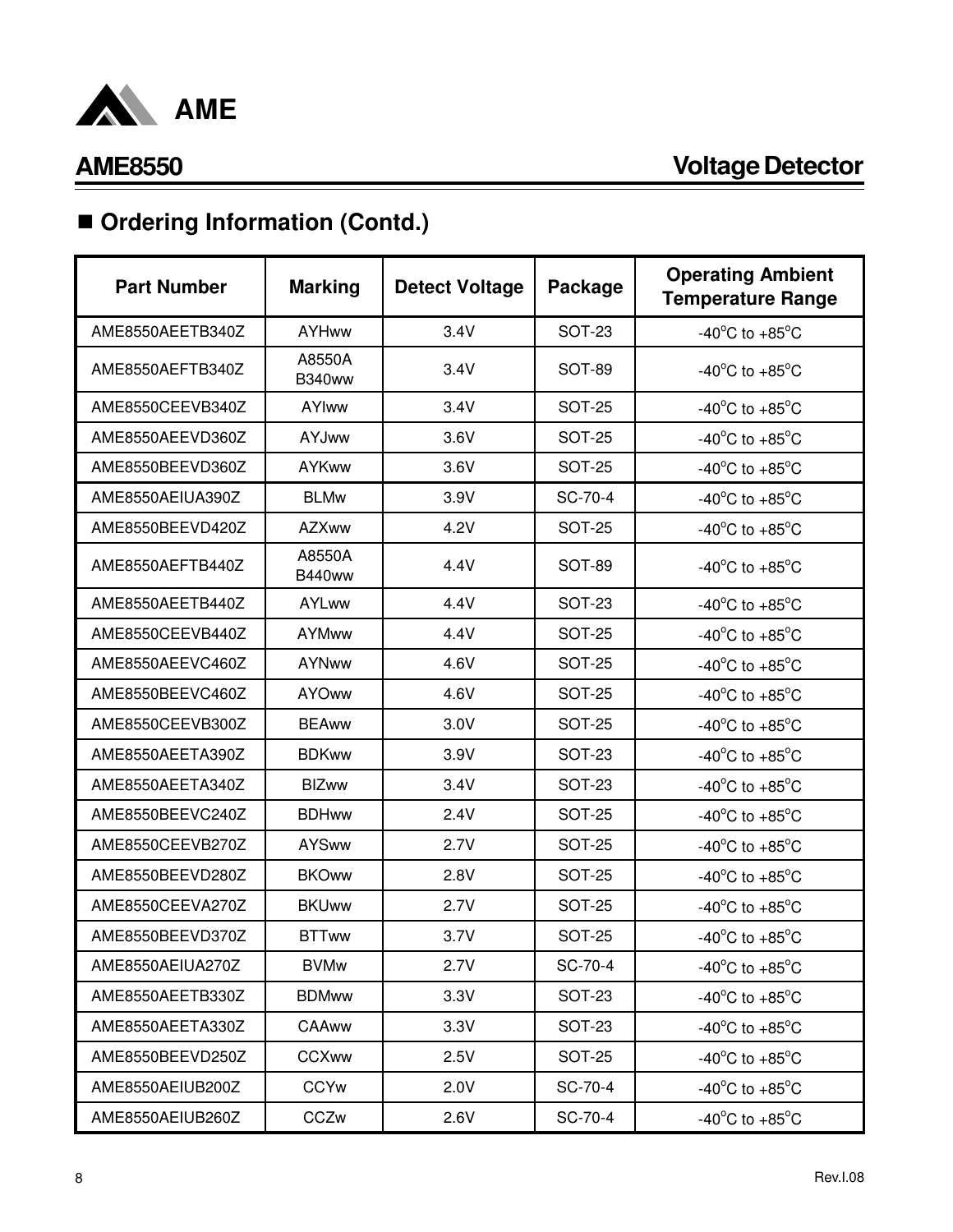

# ■ Ordering Information (Contd.)

| <b>Part Number</b> | <b>Marking</b>         | <b>Detect Voltage</b> | Package | <b>Operating Ambient</b><br><b>Temperature Range</b> |
|--------------------|------------------------|-----------------------|---------|------------------------------------------------------|
| AME8550AEIUB270Z   | CDAw                   | 2.7V                  | SC-70-4 | -40 $^{\circ}$ C to +85 $^{\circ}$ C                 |
| AME8550AEIUB300Z   | <b>CHE<sub>w</sub></b> | 3.0V                  | SC-70-4 | -40 $^{\circ}$ C to +85 $^{\circ}$ C                 |
| AME8550AEFTA230Z   | A8550A<br>A230ww       | 2.3V                  | SOT-89  | -40 $^{\circ}$ C to +85 $^{\circ}$ C                 |
| AME8550BEEVD210Z   | CGRww                  | 2.1V                  | SOT-25  | $-40^{\circ}$ C to $+85^{\circ}$ C                   |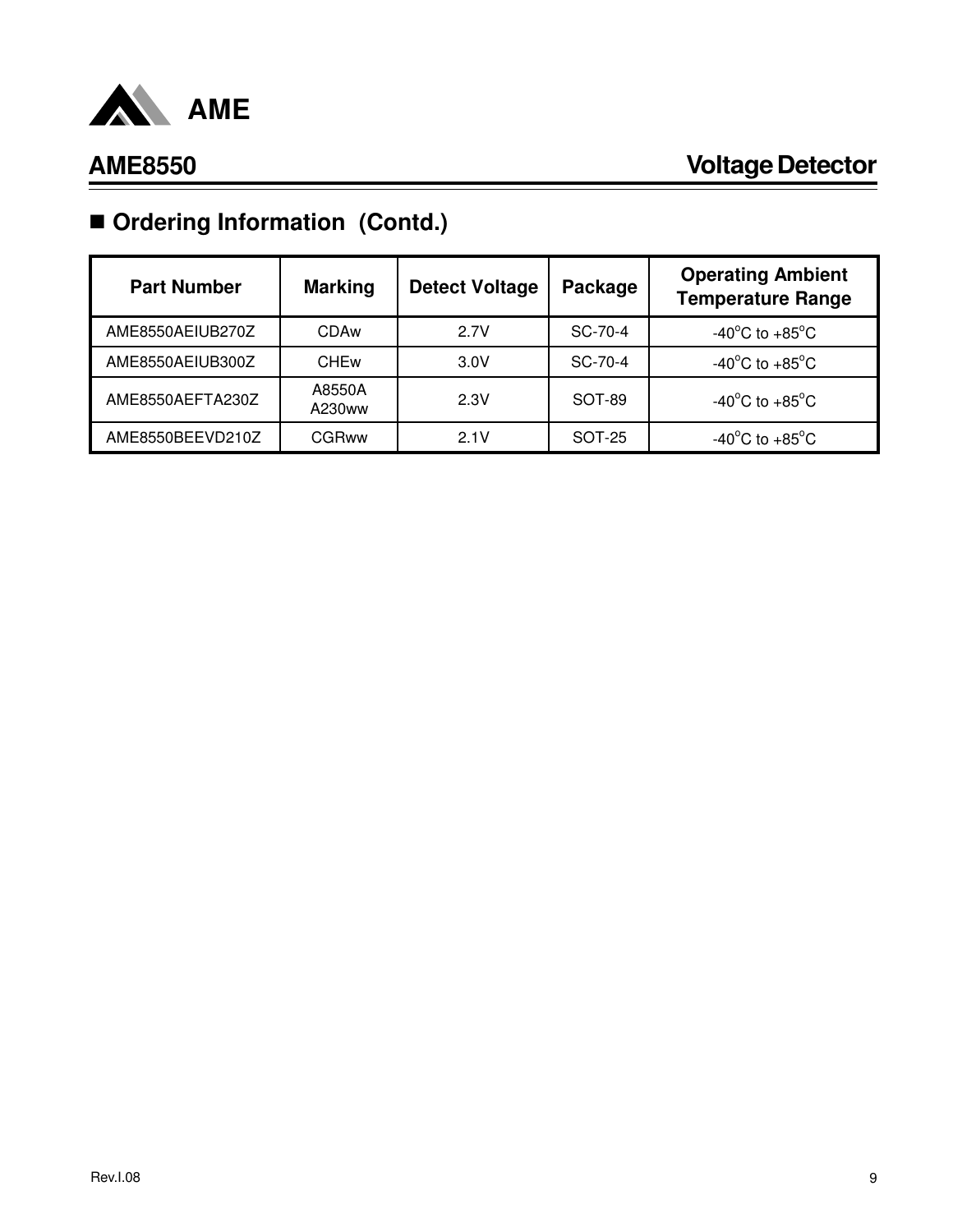

## n **Absolute Maximum Ratings**

| <b>Parameter</b>          |                | <b>Symbol</b>    | <b>Maximum</b>            | Unit |  |
|---------------------------|----------------|------------------|---------------------------|------|--|
| Input Voltage             |                | $V_{IN}$         |                           |      |  |
| <b>Output Current</b>     |                | $I_{\text{OUT}}$ | 50                        | mA   |  |
| Output Voltage            | <b>CMOS</b>    | $V_{\text{OUT}}$ | GND -0.3 to $V_{IN}$ +0.3 | v    |  |
|                           | Nch open drain |                  | GND -0.3 to 7             |      |  |
| <b>ESD Classification</b> |                | <b>HBM</b><br>2  |                           | kV   |  |
|                           |                | MМ               | 200                       |      |  |

## ■ Recommed Operating Condition

| <b>Parameter</b>           | Symbol                    | <b>Maximum</b>  | Unit         |
|----------------------------|---------------------------|-----------------|--------------|
| Ambient Temperature Range  | <sup>1</sup> A            | $-40$ to $+85$  |              |
| Junction Temperature Range |                           | $-40$ to $+125$ | $^{\circ}$ C |
| Storage Temperature Range  | $\mathsf{T}_{\text{STG}}$ | $-65$ to $+150$ |              |

## ■ Thermal Information

| <b>Parameter</b>                                   | Package       | <b>Die Attach</b>       | <b>Symbol</b>          | <b>Maximum</b> | <b>Unit</b>    |
|----------------------------------------------------|---------------|-------------------------|------------------------|----------------|----------------|
| <b>Thermal Resistance</b><br>(Junction to Case)    | SOT-23*       |                         |                        | 140            |                |
|                                                    | SOT-25*       |                         | $\theta_{\text{JC}}$   | 140            |                |
|                                                    | SOT-89**      |                         |                        | 46             | $^{\circ}$ C/W |
| <b>Thermal Resistance</b><br>(Junction to Ambient) | SOT-23        |                         | $\theta_{JA}$<br>$P_D$ | 280            |                |
|                                                    | <b>SOT-25</b> | Non-Conductive<br>Epoxy |                        | 280            |                |
|                                                    | <b>SOT-89</b> |                         |                        | 180            |                |
|                                                    | <b>SOT-23</b> |                         |                        | 400            |                |
| Internal Power Dissipation                         | <b>SOT-25</b> |                         |                        | 400            | mW             |
|                                                    | <b>SOT-89</b> |                         |                        | 550            |                |
| Maximum Junction Temperature                       | 150           | $^{\circ}$ C            |                        |                |                |
| Solder Iron (10 Sec)***                            |               |                         |                        | 350            | $^{\circ}$ C   |

 $^*$  Measure  $\theta_{\text{JC}}$  on backside center of tab.

 $^{\ast\ast}$  Measure  $\theta_{\text{JC}}$  on center of molding compound if IC has no tab.

\*\*\* MIL-STD-202G 210F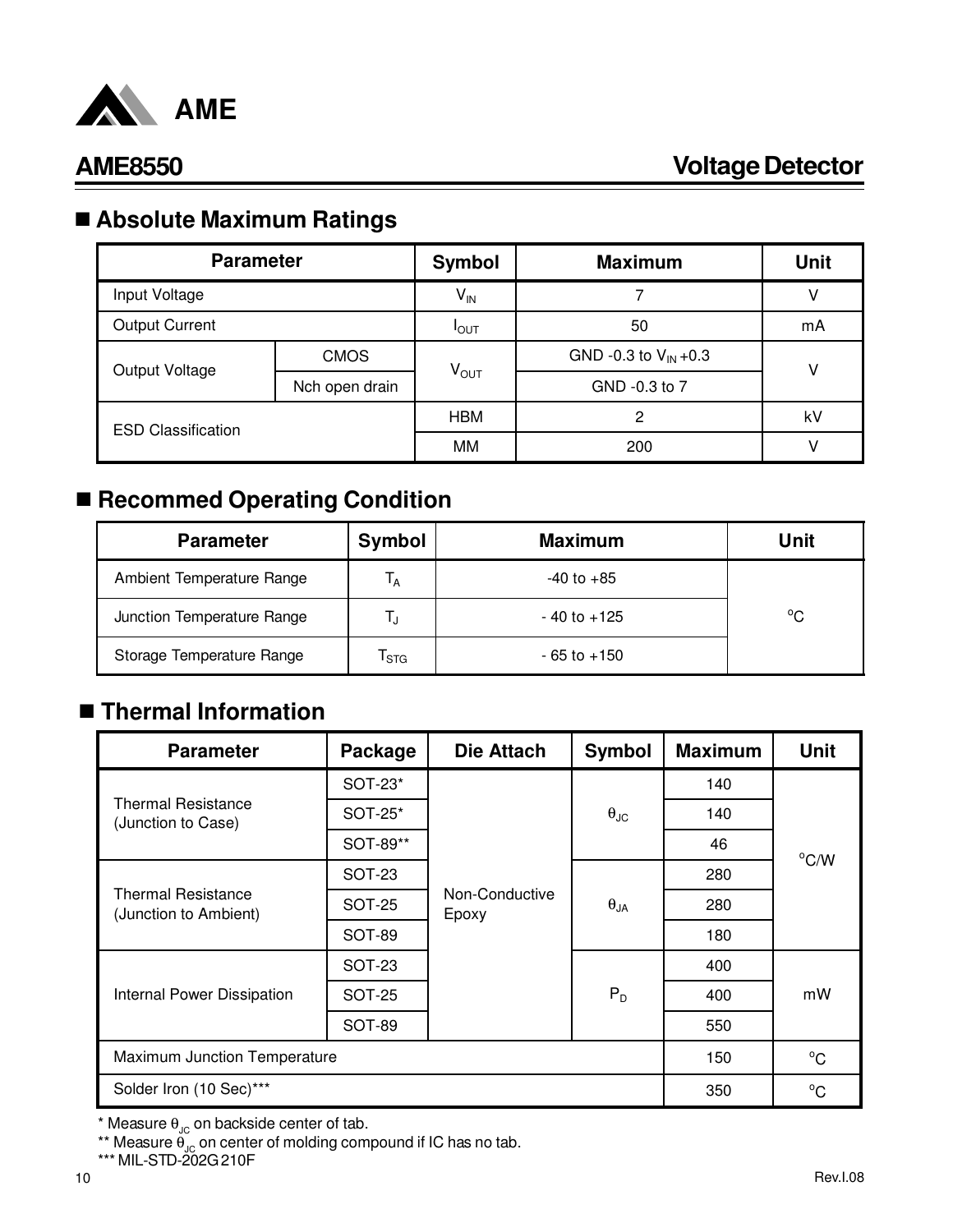

## n **Electrical Specifications**

 ${\sf T}_{_{\sf A}}$  = 25 $^{{\sf O}}$ C,  ${\sf V}_{_{\sf DF}}$ (T)=1.6 to 6.0V  $\pm$  2%

| <b>Parameter</b>                                              | Symbol                                            |                                                                | <b>Test Condition</b>          | Min               | <b>Typ</b>     | Max               | <b>Units</b> |
|---------------------------------------------------------------|---------------------------------------------------|----------------------------------------------------------------|--------------------------------|-------------------|----------------|-------------------|--------------|
| Detect Voltage                                                | $V_{DF}$                                          |                                                                |                                | $V_{DF}$<br>x0.98 | $V_{DF}$       | $V_{DF}$<br>x1.02 | $\vee$       |
| <b>Hysteresis Range</b>                                       | $V_{HYS} / V_{DF}$                                |                                                                |                                | $\overline{2}$    |                | 8                 | $\%$         |
|                                                               |                                                   |                                                                | $1.5 < V_{IN} < 2.0$           |                   | 0.9            | 2.7               |              |
|                                                               |                                                   |                                                                | $2.0 \le V_{\text{IN}} < 3.0$  |                   | 1.0            | 3.0               |              |
| <b>Supply Current</b>                                         | $I_{SS}$                                          | $V_{IN} = V_{DF} + 0.5V$                                       | $3.0 \leq V_{\text{IN}} < 4.0$ |                   | 1.1            | 3.2               | μA           |
|                                                               |                                                   |                                                                | $4.0 \leq V_{IN} \leq 5.0$     |                   | 1.2            | 3.6               |              |
|                                                               |                                                   |                                                                | $5.0 < V_{\text{IN}} \le 6.0$  |                   | $\overline{c}$ | 4.0               |              |
| <b>Operating Voltage</b>                                      | $V_{IN}$                                          |                                                                | $V_{DF}(T)=1.6V$ to 6.0V       | 1.2               |                | 6.5               | $\vee$       |
|                                                               | $I_{\text{OUT}}$                                  | <b>Nch</b>                                                     | $1.0 < V_{IN} < 2.0$           | 1.0               | 2.2            |                   | mA           |
|                                                               |                                                   | $V_{\text{IN}}=V_{\text{DF}}$ x 0.95<br>$V_{DS} = 0.5V$        | $2.0 \le V_{\text{IN}} < 3.0$  | 3.0               | 7.7            |                   |              |
|                                                               |                                                   |                                                                | $3.0 \le V_{\text{IN}} < 4.0$  | 5.0               | 10.1           |                   |              |
| <b>Output Current</b>                                         |                                                   |                                                                | $4.0 \leq V_{IN} \leq 5.0$     | 6.0               | 11.5           |                   |              |
|                                                               |                                                   |                                                                | $5.0 < V_{\text{IN}} \le 6.0$  | 7.0               | 13.0           |                   |              |
|                                                               |                                                   | Pch<br>$V_{DS} = 2.1 V$<br>$V_{IN} = 7V$<br>(with CMOS output) |                                |                   | $-10.0$        | $-2.0$            |              |
| Temperature Characteristics                                   | $\Delta V_{\text{DF}}$<br>$\Delta T_A$ , $V_{DF}$ | $-40^{\circ}$ C<= T <sub>A</sub> <= $+85^{\circ}$ C            |                                |                   | ±100           |                   | ppm/°C       |
| Propagation Time<br>$(V_{DR \rightarrow V_{OUT}})$ inversion) | tDLY                                              |                                                                |                                |                   |                | 0.2               | mS           |

Note:

 $\mathsf{V}_{\mathsf{DF}}(\mathsf{T})$  : Established Detect Voltage Value Release Voltage :  $V_{DR} = V_{DF} + V_{HYS}$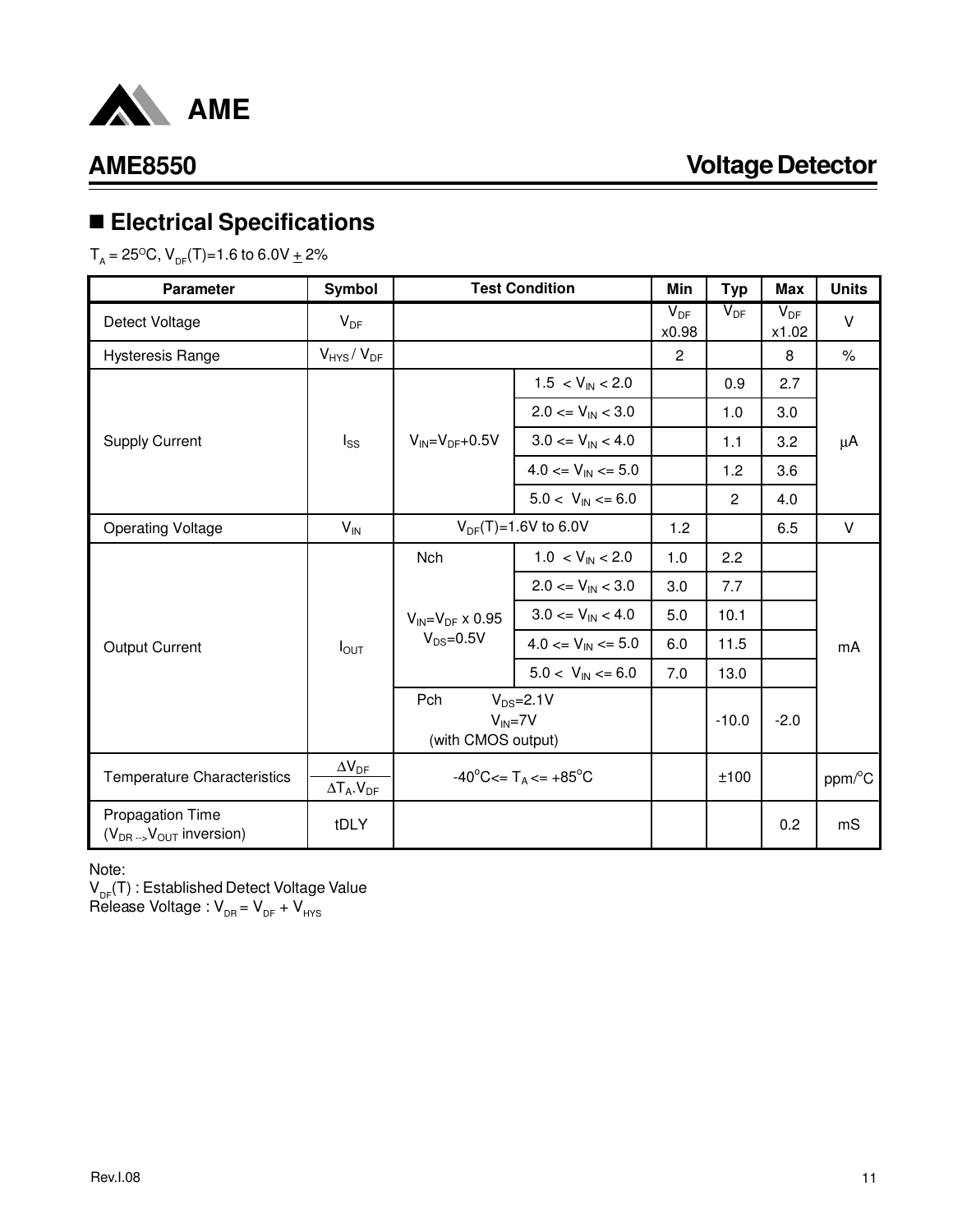

### n **Functional Description (CMOS output without delay)**

1. When input voltage  $(V_{N})$  rises above detect voltage  $(V_{DE})$ , output voltage  $(V_{OUT})$  will be equal to  $V_{DE}$ .

( A condition of high impedance exists with Nch open drain output configurations. )

2. When input voltage ( $V_{\text{IN}}$ ) falls below detect voltage ( $V_{\text{DF}}$ ), output voltage  $(V_{\text{out}})$  will be equal to the ground voltage (GND) level.

3. When input voltage  $(V_{N})$  falls to a level below that of the minimum operating voltage  $(V_{MIN})$ , output will become unstable. In this condition,  $V_{\text{IN}}$  will equal the pulled-up output ( should output be pulled-up.).

4. When input voltage  $(V_{N})$  rises above the ground voltage (GND) level, output will be unstable at levels below the minimum operating voltage  $(V_{MIN})$ . Between the  $V_{MIN}$ and detect release voltage ( $\mathsf{V}_{\text{\tiny{DR}}}$ ) levels, theground voltage (GND) level will be maintained.

5. When input voltage  $(V_{N})$  rises above detect release voltage (V<sub>DR</sub>), output voltage (V<sub>OUT</sub>) will be equal to V<sub>IN</sub>.

( A condition of high impedance exists with Nch open drain output configurations. )

6. The difference between  $\bm{\mathsf{V}}_{_{\sf DR}}$  and  $\bm{\mathsf{V}}_{_{\sf DF}}$  represents the hysteresis range.

### n **Functional Description (CMOS output with delay)**

1. When input voltage  $(V_{N})$  rises above detect voltage  $(V_{DE})$ , output voltage  $(V_{OUT})$  will be equal to  $V_{DE}$ .

( A condition of high impedance exists with Nch open drain output configurations. )

2. When input voltage ( $V_{\text{IN}}$ ) falls below detect voltage ( $V_{\text{DF}}$ ), output voltage ( $V_{\text{OUT}}$ ) will be equal to the ground voltage (GND) level.

3. When input voltage  $(V_{N})$  falls to a level below that of the minimum operating voltage  $(V_{MIN})$ , output will become unstable. In this condition,  $V_{\text{IN}}$  will equal the pulled-up output ( should output be pulled-up.)

4. When input voltage  $(V_{N})$  rises above the ground voltage (GND) level, output will be unstable at levels below the minimum operating voltage ( $V_{MIN}$ ). Between the  $V_{MIN}$ and detect release voltage ( $\mathsf{V}_{_{\text{DR}}}\!\!)$  levels, theground voltage (GND) level will be maintained.

5. When input voltage  $(V_{N})$  rises above detect release voltage (V<sub>DR</sub>), output voltage (V<sub>OUT</sub>) will be equal to V<sub>IN</sub> after T<sub>D</sub> delay time.

$$
Q = V \times Q = TXI_{D}
$$
  
\n
$$
T = \frac{V \times C}{I} \quad (V = V_{REF})
$$
  
\nFor Example,  $T_{D} = \frac{V_{REF} \times 1nF}{75nA}$ , where  $V_{REF} = 1.2V$  (typ.)

( A condition of high impedance exists with Nch open drain output configurations. )

6. The difference between  $\bm{\mathsf{V}}_{_{\sf DR}}$  and  $\bm{\mathsf{V}}_{_{\sf DF}}$  represents the hysteresis range.

### Rev.I.08 ■ Timing Chart Detect Voltage (V<sub>DF</sub>) Min. Operating Voltage (V<sub>MIN</sub>) Output Voltage (V<sub>OUT</sub>) Ground Voltage (GND) Ground Voltage (GND) Detect Release Voltage (V<sub>DR</sub>) Input Voltage (V<sub>IN</sub>) **1 2 3 4 5 6** T<sub>D</sub>

■ Timing Chart

Detect Voltage (V<sub>DF</sub>) Detect Release Voltage (V<sub>DR</sub>) Input Voltage (V<sub>IN</sub>)

Min. Operating Voltage (V<sub>MIN</sub>) Ground Voltage (GND)

Output Voltage (V<sub>OUT</sub>)

Ground Voltage (GND)



 $V \times C = V \times T$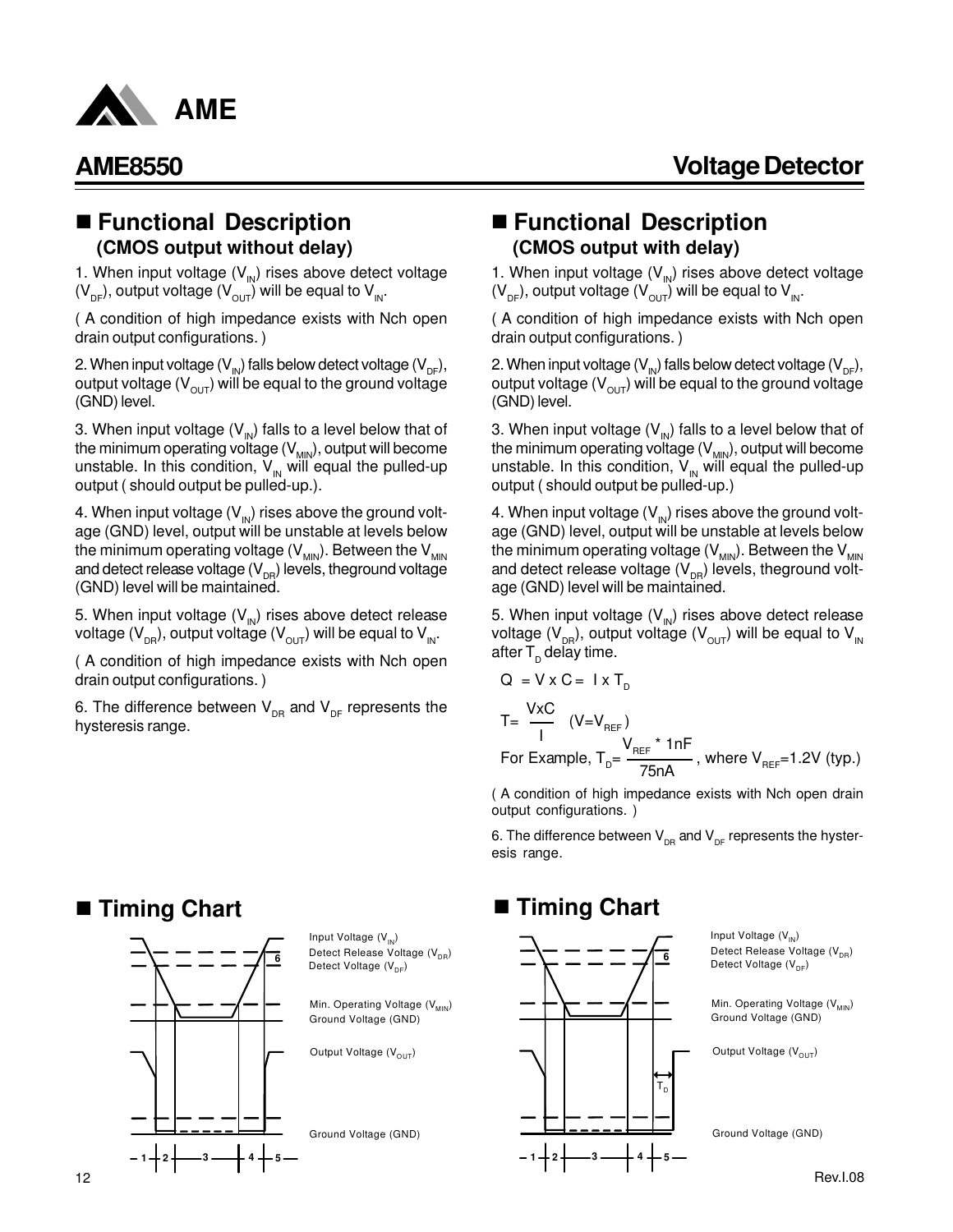

## ■ Notes on Use

1. When a resistor is connected between the  $V_{\text{IN}}$  pin and the input with CMOS output configurations, oscillation may occur as a result of voltage drops at  $R_{\text{in}}$  if load current ( $I_{\text{OUT}}$ ) exists. ( refer to 5 - (1) below )

2. When a resistor is connected between the  $V_{\text{IN}}$  pin and the input with CMOS output configurations, irrespective of Nch output configurations, oscillation may occur as a result of through current at the time of voltage release even if load current ( $I_{OUT}$ ) does not exist.( refer to 5 - (1)(2) below )

3. With a resistor connected between the  $V_{\text{N}}$  pin and the input, detect and release voltage will rise as a result of the IC's supply current flowing through the  $V_{\text{IN}}$  pin.

4. In order to stabilise the IC's operations, please ensure that  $V_{\text{IN}}$  pin's input frequency's rise and fall times are more than several  $\mu$  sec / V.

- 5. Oscillation
	- (1) Output current oscillation with the CMOS output configuration

When the voltage applied at IN rises, release operations commence and the detector's output voltage increases. Load current (I<sub>OUT</sub>) will flow at  $\mathsf{R}_\mathsf{L}.$ Because a voltage drop ( $R_{IN}$  x  $I_{OUT}$ ) is produced at the  $R_{\text{IN}}$  resistor, located between the input (IN) and the  $V_{\text{in}}$  pin, the load current will flow via the IC's  $V_{\text{IN}}$  pin. The voltage drop will also lead to a fall in the voltage level at the  $V_{\text{IN}}$  pin. When the  $V_{\text{IN}}$  pin voltage level falls below the detect voltage level, detect operations will commence. Following detect operations, load current flow will cease and since voltage drop at  $R_{\text{IN}}$  will disappear, the voltage level at the  $V_{\text{IN}}$  pin will rise and release operations will begin over again.

Oscillation may occur with this "release - detect - release" repetition.

Further, this condition will also appear via means of a similar mechanism during detect operations.

(2) Oscillation as a result of through current

Since the AME8550 series are CMOS IC's, through current will flow when the  $IC'$  s internal circuit switching operates(during release and detect operations ).Consequently, oscillation is liable to occur as a result of drops in voltage at the through current's resistor  $(R_{N})$  during release voltage operations. ( refer to diagram 2 )

Since hysteresis exists during detect operations, oscillation is unlikely to occur.







**Diagram2**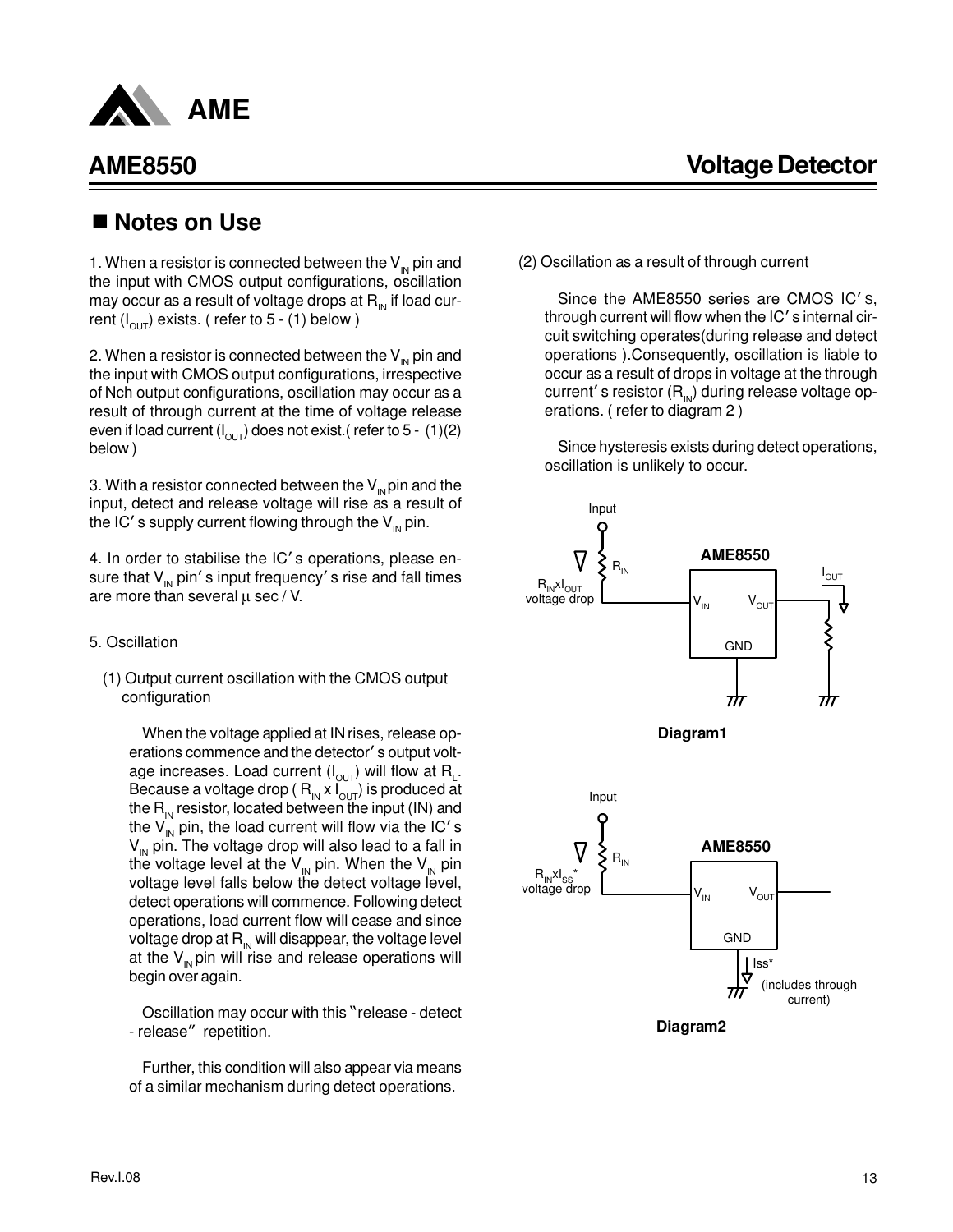

**AME8550 Voltage Detector**

## n **Characterization Curve**



**AME8550-2.7V**









**AME8550AEETA270**



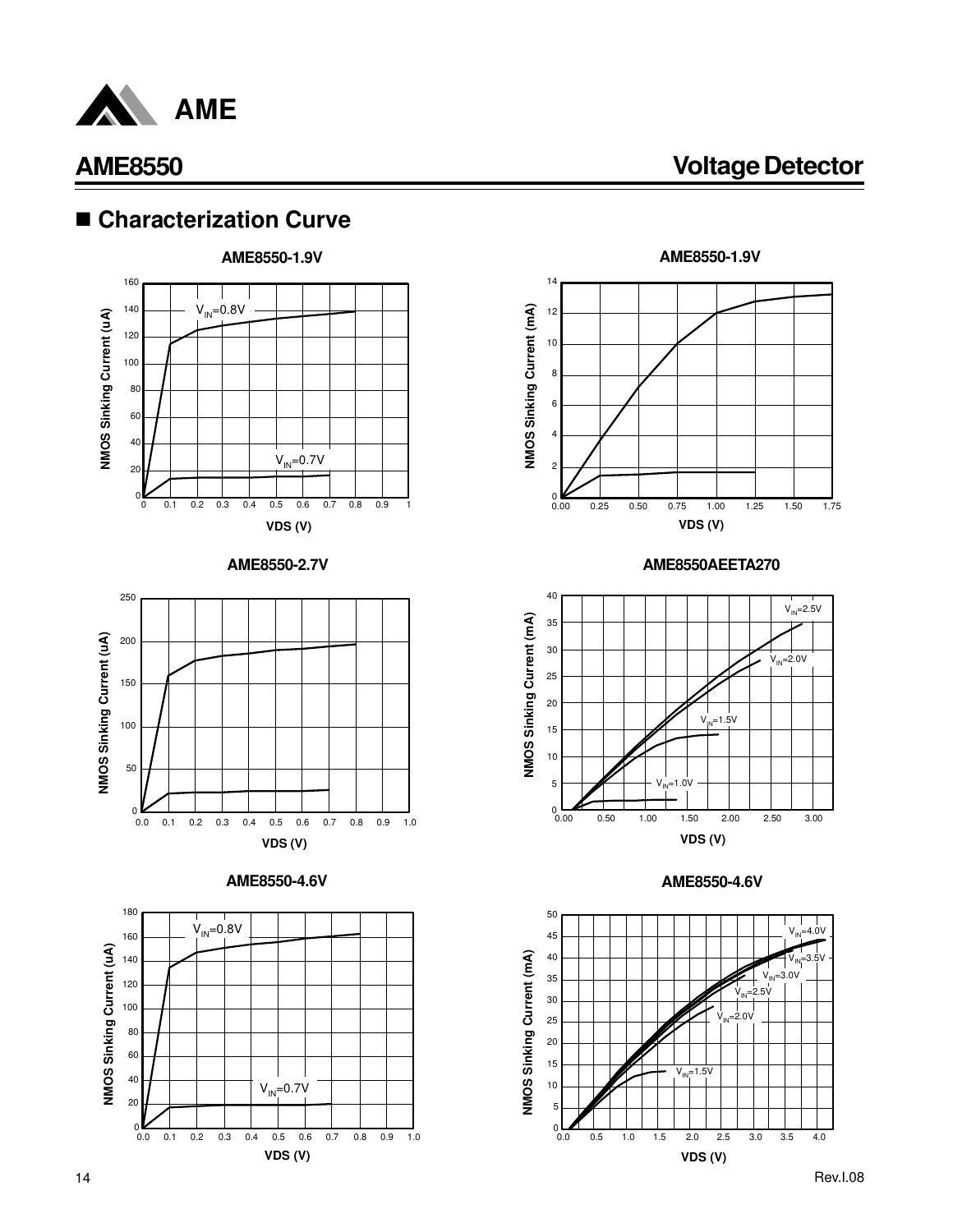

## ■ Characterization Curve (Contd.)



**AME8550AEETA270**







**AME8550-2.7V**



**AME8550-4.6V AME8550-4.6V**

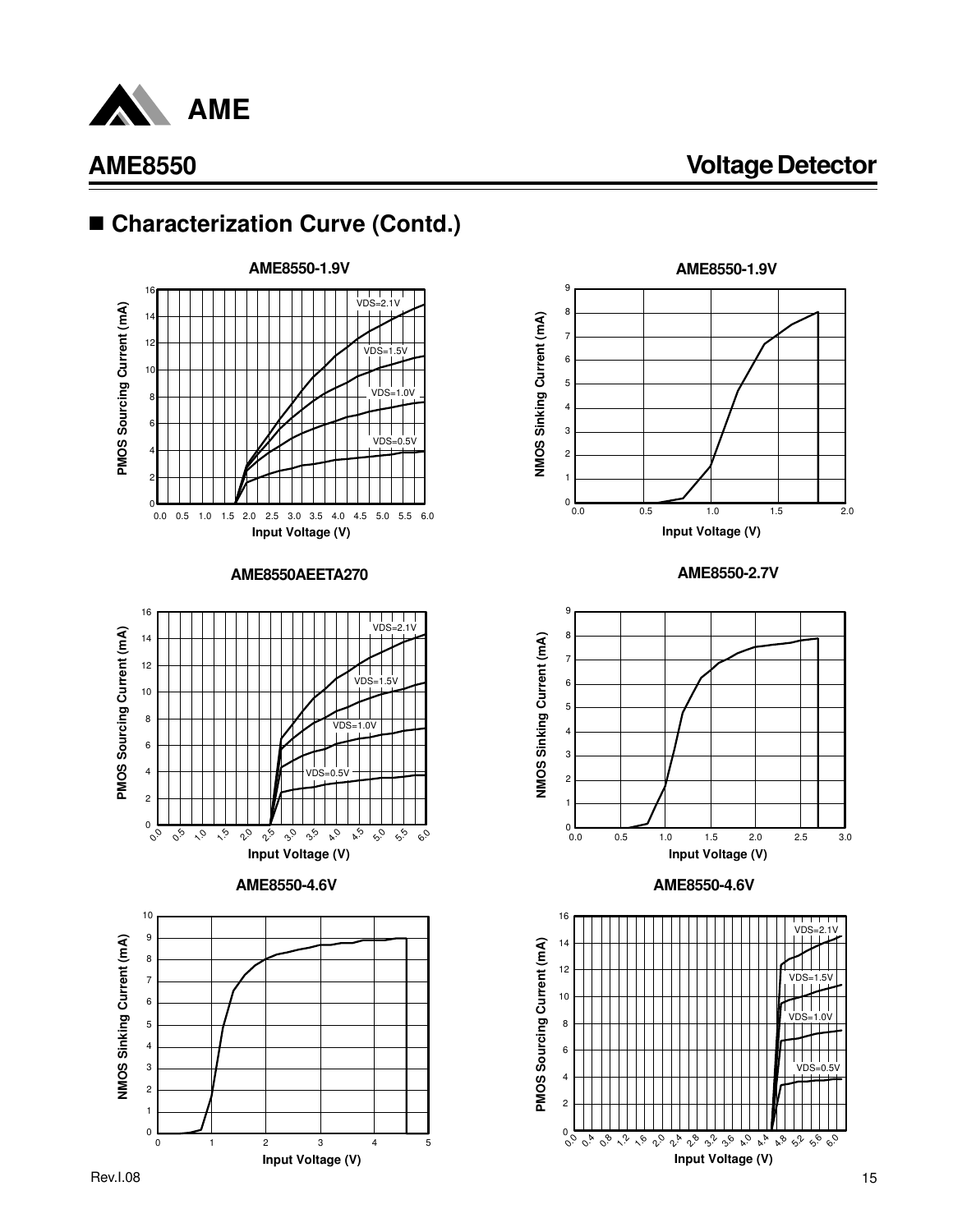

## ■ Characterization Curve (Contd.)



**Supply Current vs. Input Voltage (2.7V) Output Voltage vs. Input Voltage (2.2V)**



### **Output Voltage vs. Input Voltage (2.7V)**

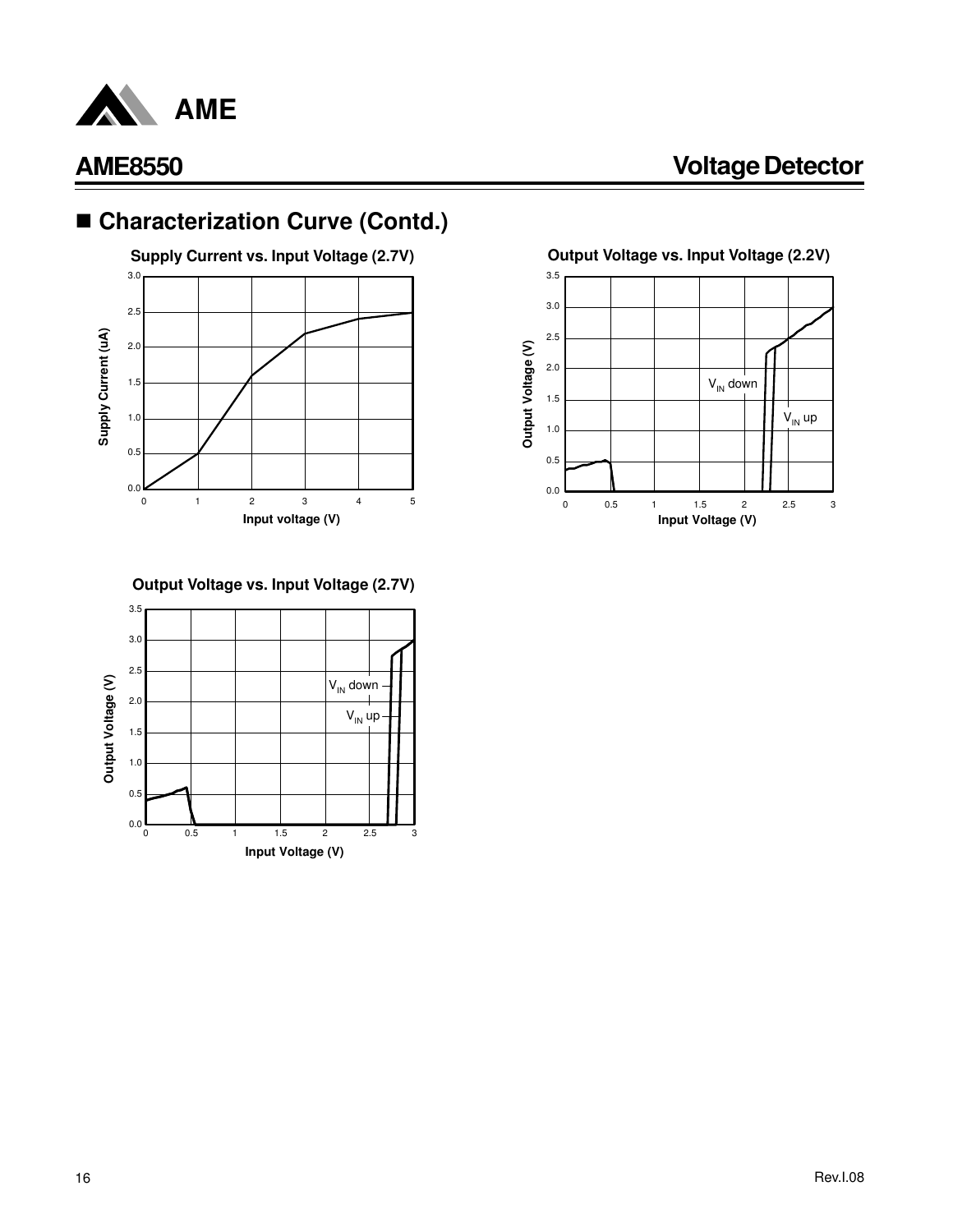

## ■ Date Code Rule

|   | <b>Marking</b>  |          |                          | Date Code                | Year |
|---|-----------------|----------|--------------------------|--------------------------|------|
| A | A               | Α        | W                        | w                        | xxx0 |
| A | А               | A        | W                        | W                        | xxx1 |
| A | A               | A        | $\underline{\mathsf{W}}$ | W                        | xxx2 |
| A | A               | A        | $\underline{\mathsf{W}}$ | $\underline{\mathsf{W}}$ | xxx3 |
| A | А               | <u>A</u> | W                        | W                        | xxx4 |
| A | A               | <u>A</u> | W                        | $\underline{\mathsf{W}}$ | xxx5 |
| Α | A               | <u>A</u> | W                        | W                        | xxx6 |
| Α | Α               | <u>A</u> | <u>W</u>                 | W                        | xxx7 |
| Α | $\underline{A}$ | A        | W                        | W                        | xxx8 |
| A | <u>A</u>        | A        | W                        | W                        | xxx9 |

### **For SC-70 Package Only**

|                          | <b>Marking</b>  |                          | Date Code                            | Year |
|--------------------------|-----------------|--------------------------|--------------------------------------|------|
| A                        | A               | A                        | W                                    | xxx0 |
| A                        | A               | A                        | $\underline{\underline{\mathsf{w}}}$ | xxx1 |
| A                        | A               | $\underline{A}$          | W                                    | xxx2 |
| A                        | A               | $\underline{A}$          | $\underline{\underline{W}}$          | xxx3 |
| A                        | $\underline{A}$ | A                        | W                                    | xxx4 |
| A                        | $\underline{A}$ | A                        | $\underline{\underline{\mathsf{W}}}$ | xxx5 |
| A                        | $\underline{A}$ | $\underline{A}$          | W                                    | xxx6 |
| A                        | $\underline{A}$ | $\underline{\mathsf{A}}$ | $\underline{\underline{\mathsf{w}}}$ | xxx7 |
| $\underline{\mathsf{A}}$ | A               | A                        | W                                    | xxx8 |
| <u>A</u>                 | A               | A                        | $\underline{\underline{\mathsf{W}}}$ | xxx9 |

|    | w: Work Week Code |    |       |    |       |  |  |  |
|----|-------------------|----|-------|----|-------|--|--|--|
| А: | 01&02             | K٠ | 21&22 | U: | 41&42 |  |  |  |
| B: | 03&04             | Ŀ  | 23&24 | V: | 43&44 |  |  |  |
| C: | 05&06             | M: | 25&26 | W: | 45&46 |  |  |  |
| D: | 07&08             | N. | 27&28 | X. | 47&48 |  |  |  |
| E: | 09&10             | O: | 29&30 | Y. | 49&50 |  |  |  |
| F۰ | 11&12             | P: | 31&32 | Z: | 51&52 |  |  |  |
| G: | 13&14             | O: | 33&34 |    |       |  |  |  |
| Н: | 15&16             | R: | 35&36 |    |       |  |  |  |
| Ŀ  | 17&18             | S: | 37&38 |    |       |  |  |  |
| J: | 19&20             | T: | 39&40 |    |       |  |  |  |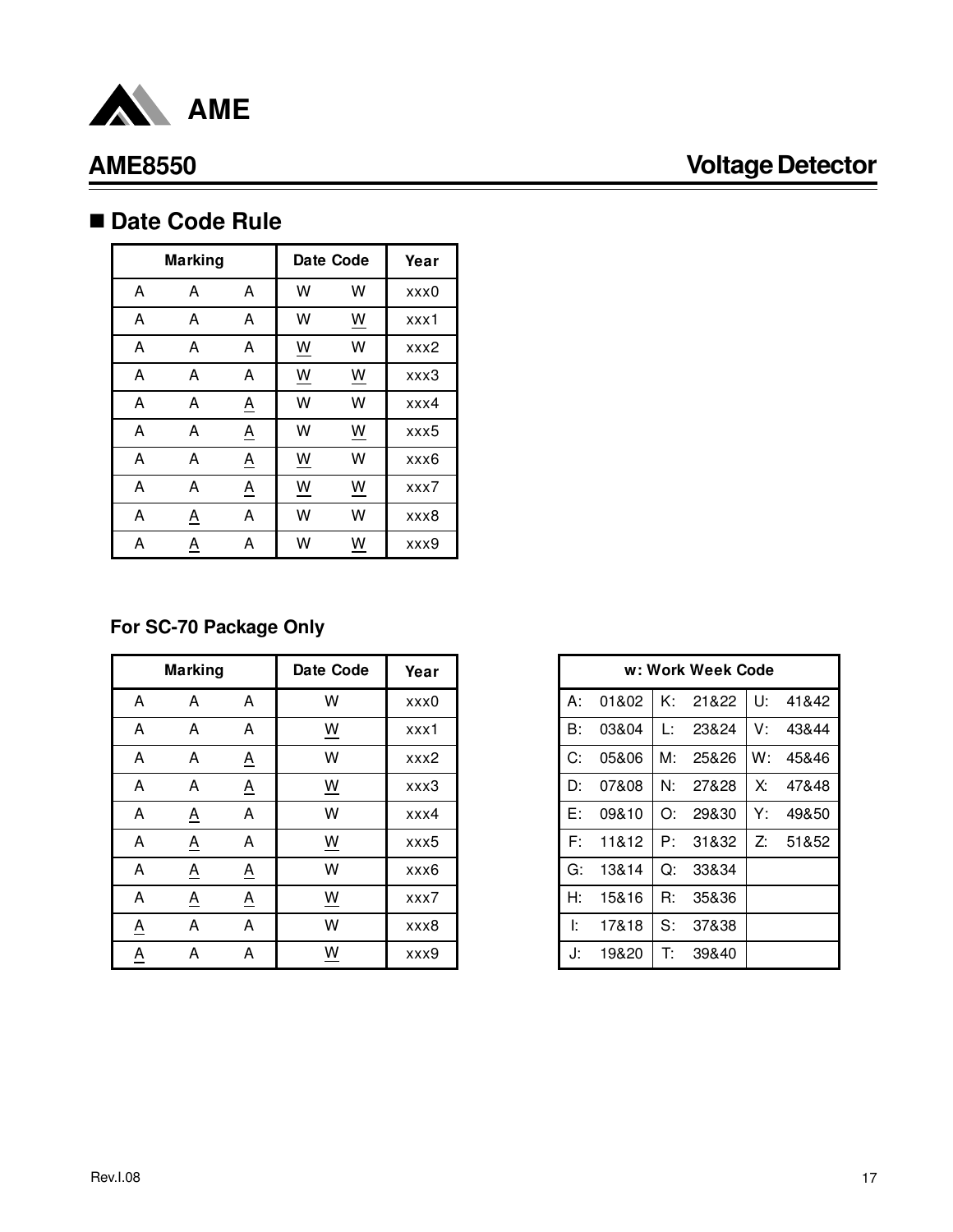

## n **Tape and Reel Dimension**

**SOT-23**



**Carrier Tape, Number of Components Per Reel and Reel Size**

| Package | <b>Carrier Width (W)</b> | Pitch (P)        | Pitch (P0)       | <b>Part Per Full Reel</b> | <b>Reel Size</b> |
|---------|--------------------------|------------------|------------------|---------------------------|------------------|
| SOT-23  | $8.0 \pm 0.1$ mm         | $4.0 \pm 0.1$ mm | $4.0 \pm 0.1$ mm | 3000pcs                   | 180±1 mm         |

**SOT-25**



**Carrier Tape, Number of Components Per Reel and Reel Size**

| Package | Carrier Width (W) | Pitch (P)        | Pitch (P0)       | <b>Part Per Full Reel</b> | <b>Reel Size</b> |
|---------|-------------------|------------------|------------------|---------------------------|------------------|
| SOT-25  | $8.0 \pm 0.1$ mm  | $4.0{\pm}0.1$ mm | $4.0{\pm}0.1$ mm | 3000pcs                   | $180±1$ mm       |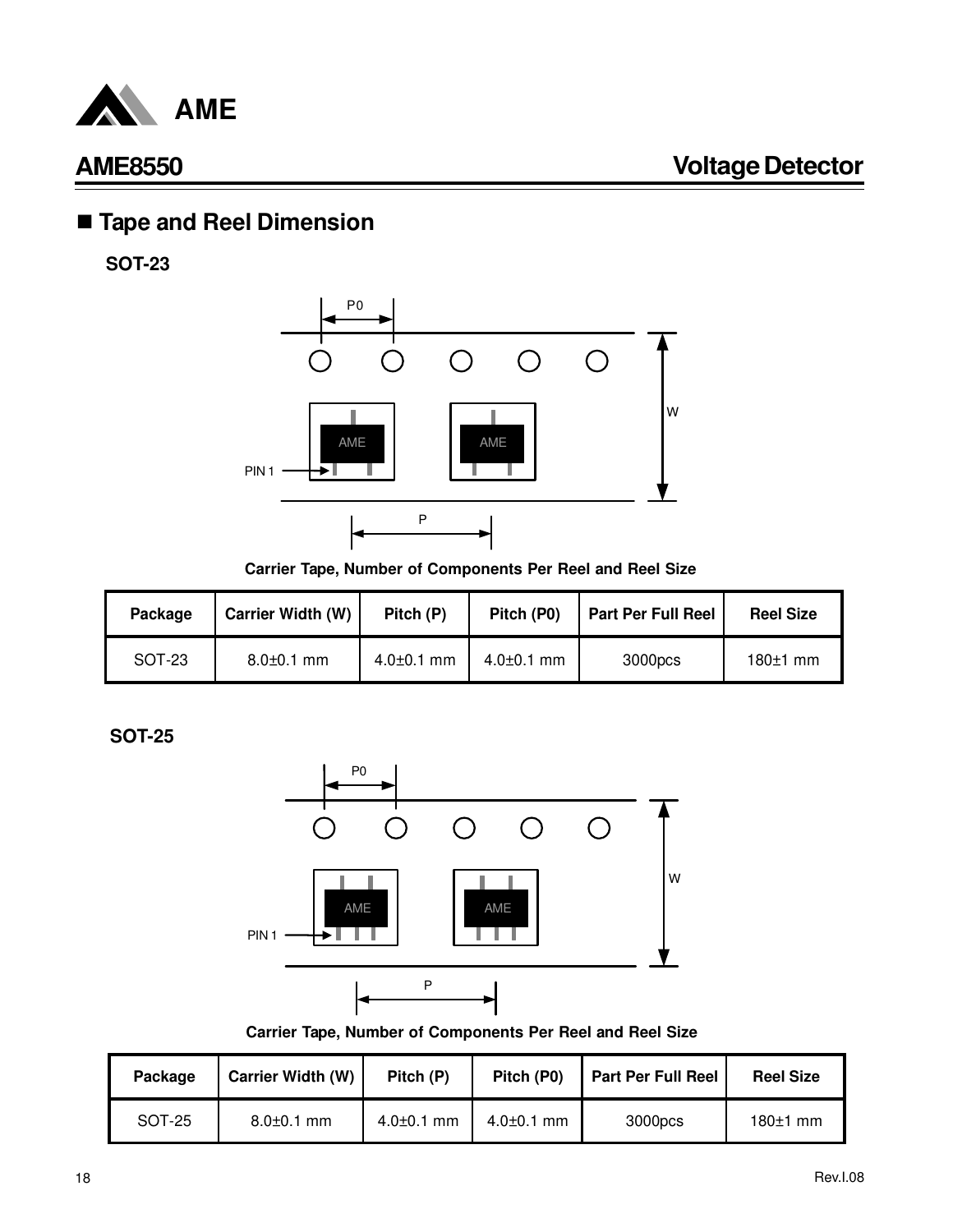

## ■ Tape and Reel Dimension (Contd.)

**SC-70-4**



**Carrier Tape, Number of Components Per Reel and Reel Size**

| Package | <b>Carrier Width (W)</b> | Pitch (P)        | Pitch (P0)       | <b>Part Per Full Reel</b> | <b>Reel Size</b> |
|---------|--------------------------|------------------|------------------|---------------------------|------------------|
| SC-70-4 | $8.0 \pm 0.1$ mm         | $4.0{\pm}0.1$ mm | $4.0{\pm}0.1$ mm | 3000pcs                   | $180±1$ mm       |

**SOT-89**



**Carrier Tape, Number of Components Per Reel and Reel Size**

| Package | <b>Carrier Width (W)</b> | Pitch (P)        | Pitch (P0)       | <b>Part Per Full Reel</b> | <b>Reel Size</b> |
|---------|--------------------------|------------------|------------------|---------------------------|------------------|
| SOT-89  | $12.0 \pm 0.1$ mm        | $8.0 \pm 0.1$ mm | $4.0{\pm}0.1$ mm | 1000 <sub>DCS</sub>       | $180±1$ mm       |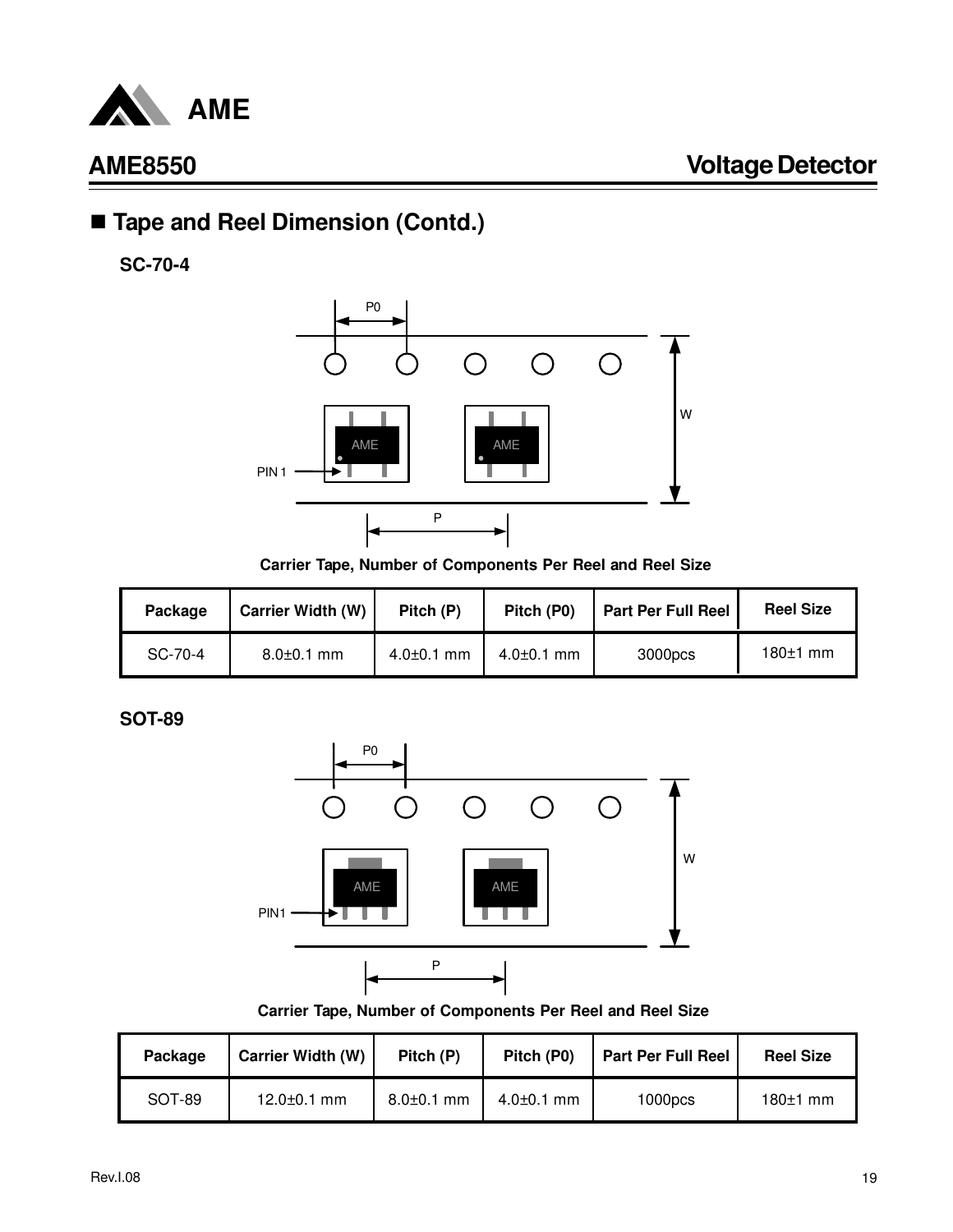

# n **Package Dimension**

### **SOT-23**





| <b>SYMBOLS</b> |             | <b>MILLIMETERS</b> | <b>INCHES</b> |              |  |
|----------------|-------------|--------------------|---------------|--------------|--|
|                | <b>MIN</b>  | <b>MAX</b>         | <b>MIN</b>    | <b>MAX</b>   |  |
| A              | 0.90        | 1.40               | 0.0354        | 0.0551       |  |
| $A_1$          | 0.00        | 0.15               | 0.0000        | 0.0059       |  |
| b              | 0.30        | 0.50               | 0.0118        | 0.0197       |  |
| D              | 2.70        | 3.10               | 0.1063        | 0.1220       |  |
| Е              | 1.40        | 1.80               | 0.0551        | 0.0709       |  |
| е              |             | 1.90 BSC           | 0.0748 BSC    |              |  |
| н              | 2.40        | 3.00               | 0.0945        | 0.1181       |  |
| L              |             | 0.35BSC            | 0.0138 BSC    |              |  |
| 01             | $0^{\circ}$ | $10^{\circ}$       | $0^{\circ}$   | $10^{\circ}$ |  |

**Front View**



**SOT-25**











| <b>SYMBOLS</b> |             | <b>MILLIMETERS</b> | <b>INCHES</b> |              |  |
|----------------|-------------|--------------------|---------------|--------------|--|
|                | MIN         | MAX                | МIМ           | MAX          |  |
| A              | 0.90        | 1.30               | 0.0354        | 0.0512       |  |
| A <sub>1</sub> | 0.00        | 0.15               | 0.0000        | 0.0059       |  |
| b              | 0.30        | 0.55               | 0.0118        | 0.0217       |  |
| Đ              | 2.70        | 3.10               | 0.1063        | 0.1220       |  |
| E              | 1.40        | 1.80               | 0.0551        | 0.0709       |  |
| е              |             | 1.90 BSC           | 0.0748 BSC    |              |  |
| н              | 2.60        | 3.00               | 0.1024        | 0.1181       |  |
| г              |             | 0.37 BSC           |               | 0.0146 BSC   |  |
| $\theta$ 1     | $0^{\circ}$ | $10^{\circ}$       | $0^\circ$     | $10^{\circ}$ |  |
| $\mathbf{S}_1$ | 0.95 BSC    |                    | 0.0374 BSC    |              |  |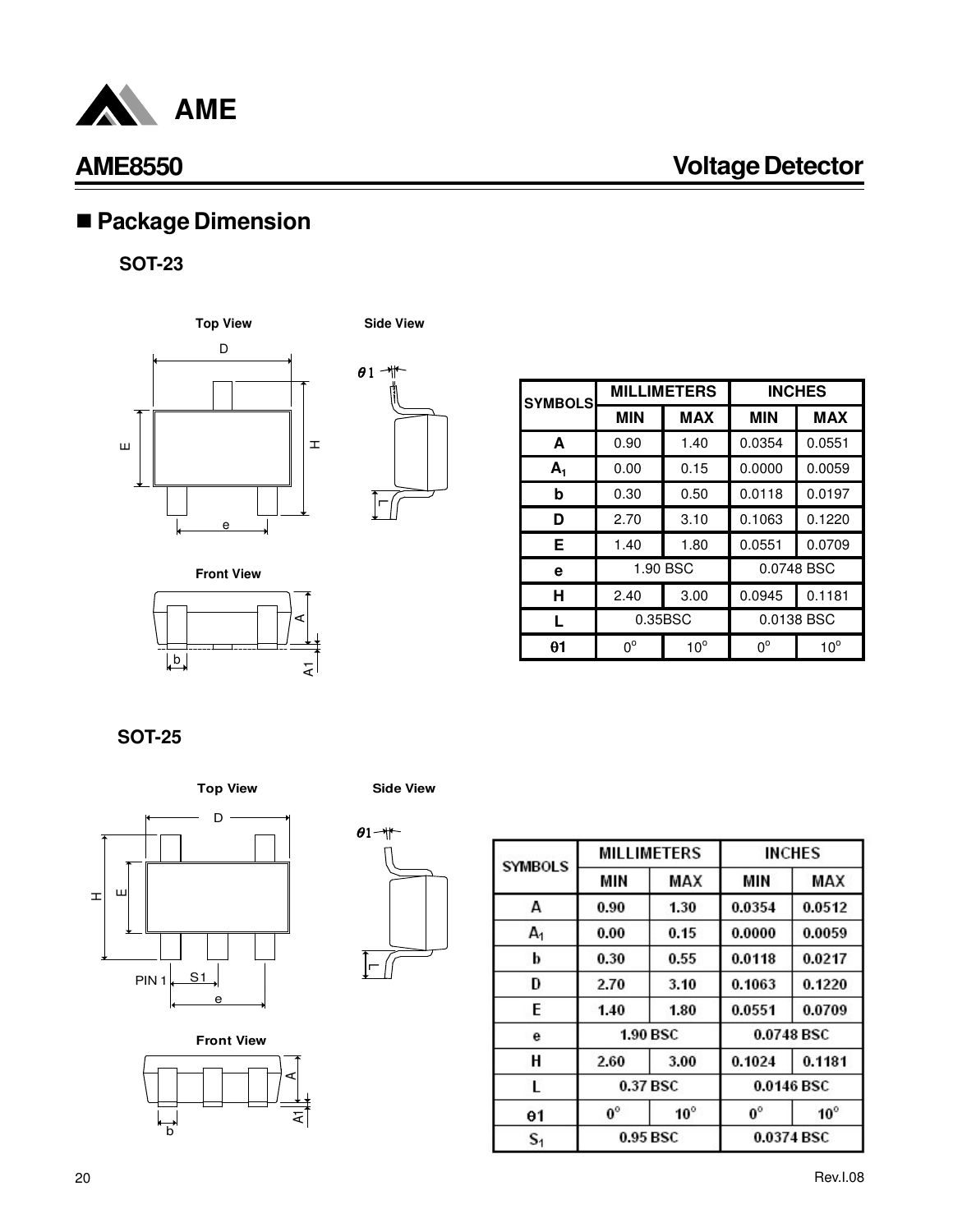

# ■ Package Dimension (Contd.)

**SOT-89**





**Bottom View**





| <b>SYMBOLS</b> |            | <b>MILLIMETERS</b> |            | <b>INCHES</b> |  |
|----------------|------------|--------------------|------------|---------------|--|
|                | <b>MIN</b> | <b>MAX</b>         | <b>MIN</b> | <b>MAX</b>    |  |
| A              | 1.39       | 1.60               | 0.0547     | 0.0630        |  |
| $A_1$          |            | $0.8$ REF          |            | 0.0315 REF    |  |
| С              | 0.35       | 0.44               | 0.0138     | 0.0173        |  |
| D              | 4.39       | 4.60               | 0.1728     | 0.1811        |  |
| $D_1$          | 1.35       | 1.83               | 0.0531     | 0.0720        |  |
| Е              | 2.28       | 2.60               | 0.0898     | 0.1024        |  |
|                | 0.32       | 0.56               | 0.0126     | 0.0220        |  |
| е              |            | 3.00 REF           | 0.1181 REF |               |  |
| н              |            | 0.70 REF           | 0.0276 REF |               |  |
| S1             |            | 1.50 REF           |            | 0.0591 REF    |  |
| E <sub>2</sub> | 2.05       | 2.60               | 0.0807     | 0.1024        |  |
| D <sub>2</sub> | 1.50       | 1.85               | 0.0591     | 0.0728        |  |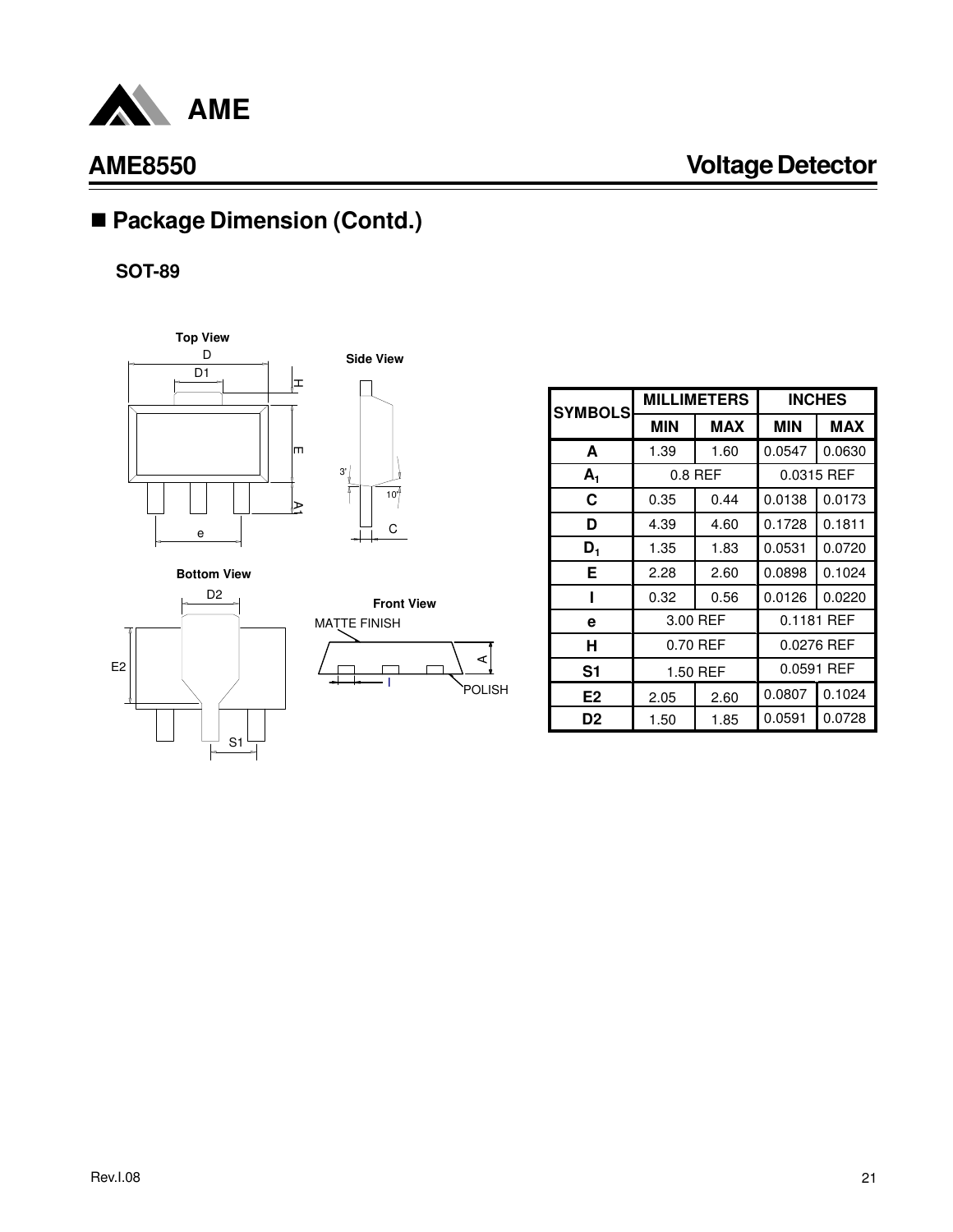

T

## ■ Package Dimension (Contd.)

**SC-70-4**





| <b>SYMBOLS</b> |             | <b>MILLIMETERS</b> | <b>INCHES</b> |             |  |
|----------------|-------------|--------------------|---------------|-------------|--|
|                | <b>MIN</b>  | <b>MAX</b>         | <b>MIN</b>    | <b>MAX</b>  |  |
| A              | 0.900       | 1.100              | 0.035         | 0.043       |  |
| A1             | 0.000       | 0.100              | 0.000         | 0.004       |  |
| A2             | 0.900       | 1.000              | 0.035         | 0.039       |  |
| b              | 0.250       | 0.400              | 0.010         | 0.016       |  |
| b1             | 0.350       | 0.500              | 0.014         | 0.020       |  |
| C              | 0.080       | 0.150              | 0.003         | 0.006       |  |
| d              |             | 0.050 TYP          | 0.002 TYP     |             |  |
| D              | 2.000       | 2.200              | 0.079         | 0.087       |  |
| Е              | 1.150       | 1.350              | 0.045         | 0.053       |  |
| E1             | 2.150       | 2.450              | 0.085         | 0.096       |  |
| е              |             | 0.650 TYP          |               | 0.026TYP    |  |
| е1             | 1.200       | 1.400              | 0.047         | 0.055       |  |
| L              |             | 0.525 REF          |               | 0.021 REF   |  |
| L1             | 0.260       | 0.460              | 0.010         | 0.018       |  |
| θ              | $0^{\circ}$ | $8^{\circ}$        | $0^{\circ}$   | $8^{\circ}$ |  |

**Front View**